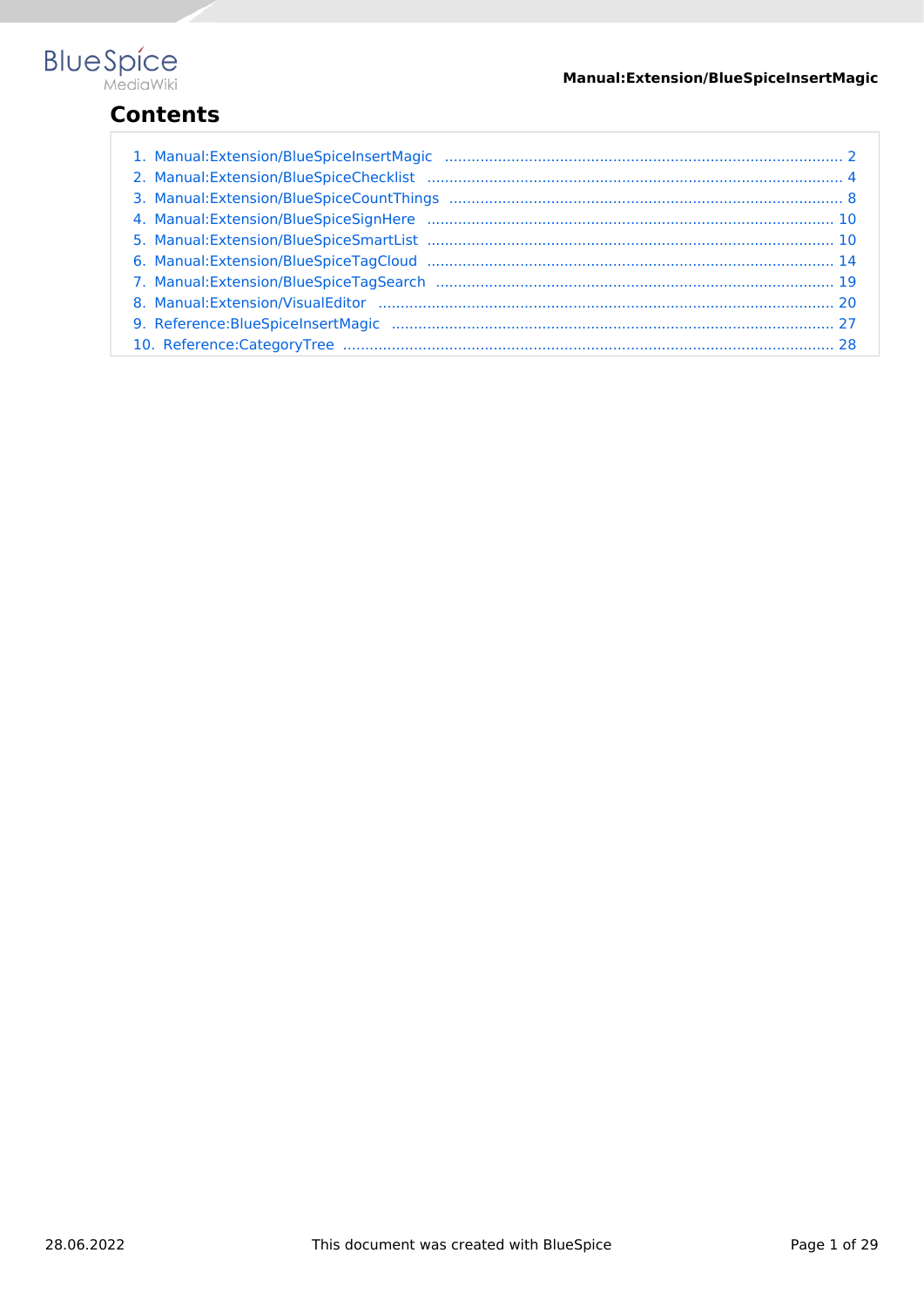<span id="page-1-0"></span>

# **Manual:Extension/BlueSpiceInsertMagic**

The extension **InsertMagic** provides a dialog for inserting Magic Words in the [visual editor.](#page-19-0)

| 2 Related info |  |
|----------------|--|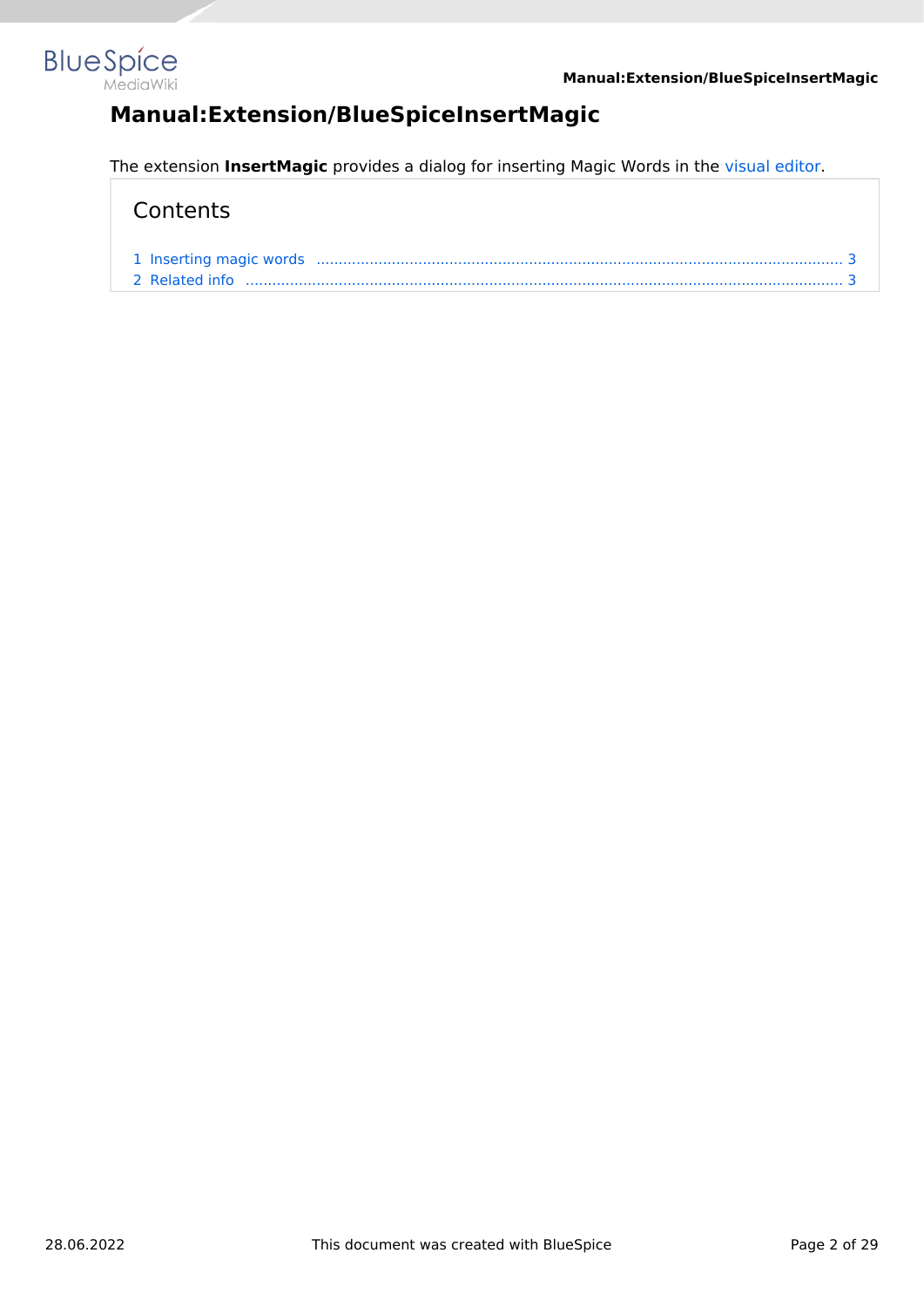<span id="page-2-0"></span>

### Inserting magic words

In edit mode, click on *Insert* in the editor toolbar and select *Magic word* from the dropdown menu.



Once the magic word is selected in the list on the left, a description, including usage examples, will appear on the right.

| 1. Choose tag or magic word | Insert magic word or tag<br><b>Done</b><br>Description |
|-----------------------------|--------------------------------------------------------|
| categorytree                | Adds a button to sign this page                        |
| checklist                   | See also                                               |
| countarticles<br>countusers | https://en.wiki.bluespice.com/wiki/Reference:SignHere  |
| countfiles                  |                                                        |
| countcharacters             |                                                        |
| Page access                 |                                                        |
| Tag cloud                   |                                                        |
| tagsearch                   |                                                        |
| signhere                    |                                                        |

After saving the dialog, further parameters can be set for the selected magic word or tag.

<span id="page-2-1"></span>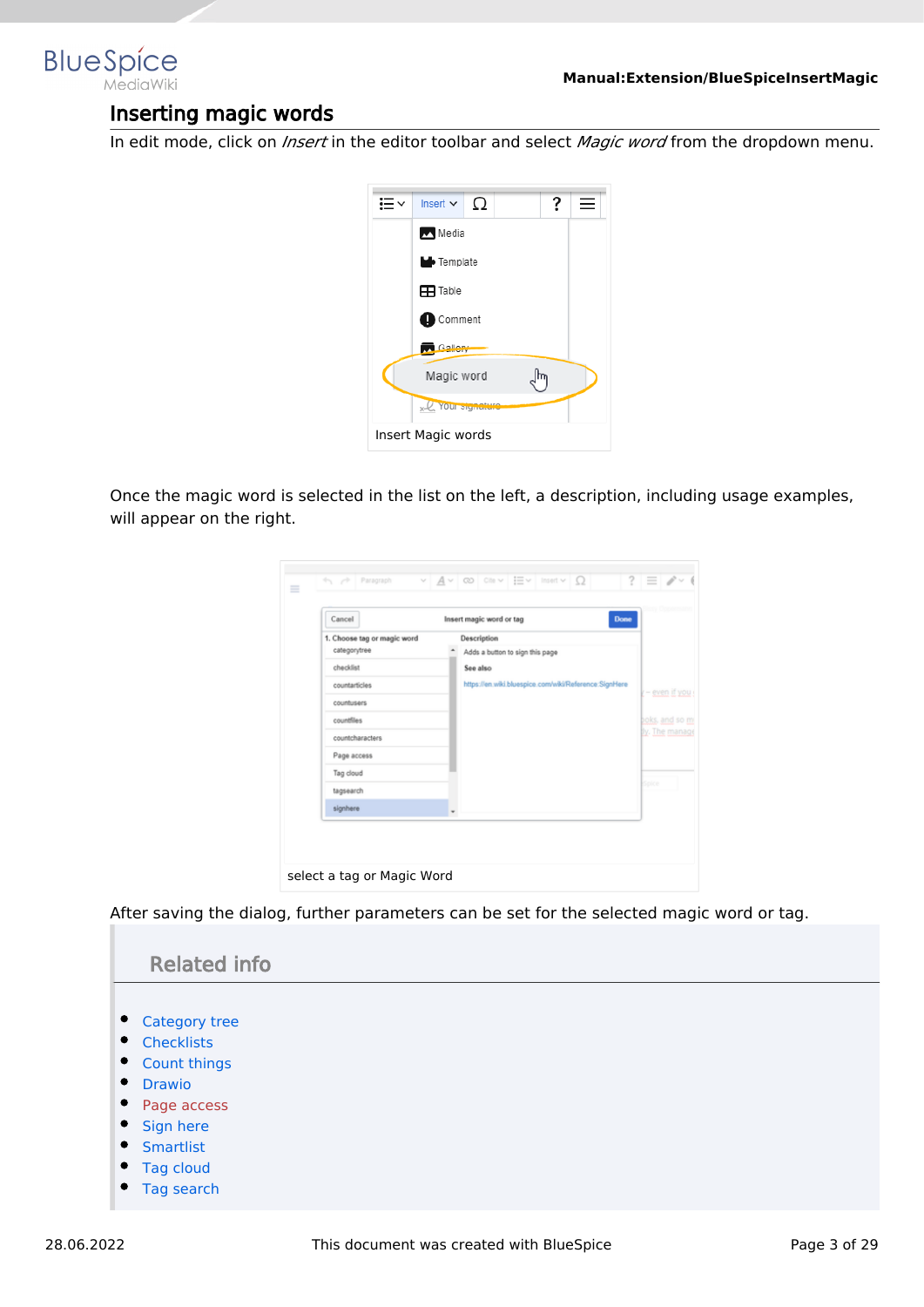

[Reference:BlueSpiceInsertMagic](#page-26-0)

# <span id="page-3-0"></span>**Checklists**

**BlueSpiceChecklist** allows inserting checklists and checkboxes for to-do lists with responsibilities and status settings.

| 1.2 Creating a drop-down list manufactured and continuum manufactured and the form of the Creating a drop-down list |  |
|---------------------------------------------------------------------------------------------------------------------|--|
|                                                                                                                     |  |
|                                                                                                                     |  |
|                                                                                                                     |  |
|                                                                                                                     |  |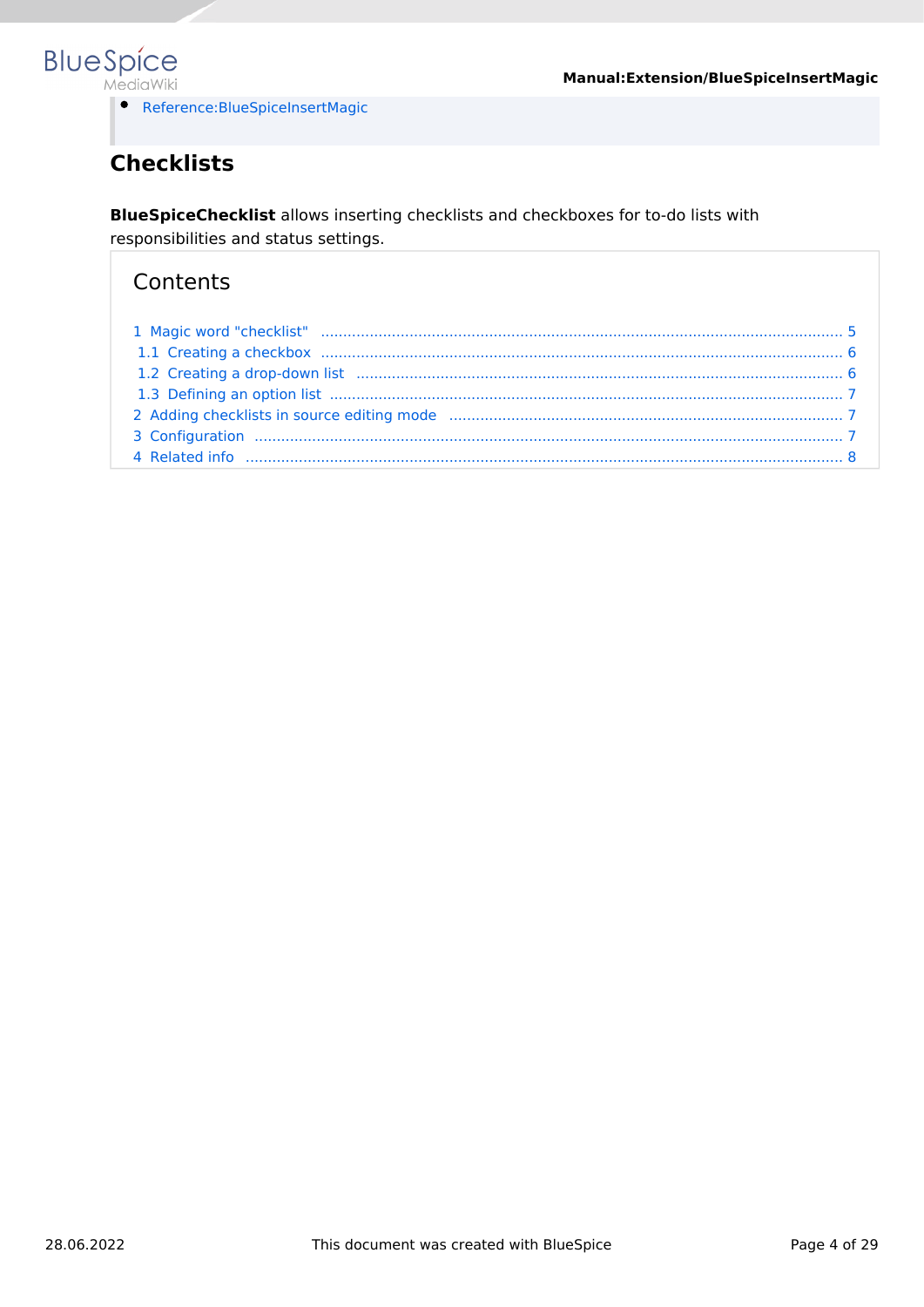<span id="page-4-0"></span>

### Magic word "checklist"

It is easy to insert simple checklists into any wiki page. When a wiki page has a checklist, any user with *checklistmodify* rights can update the checklist values without switching into edit mode. These are by default users in the role *editor*, *author, maintenanceadmin* and *bot*.

**Note:** If a user with read permissions changes the value of a checkbox or drop-down list, the value will not be saved. Refreshing the page will show the last value that has been saved before.

To create a checklist item:

**Click** *Insert > More > Magic word* in the visual editor.



**Click** c*hecklist* in the dialog window.

| checklist<br>counturers<br>countiles<br>countriburactors<br>Page access<br>Tag-cloud<br>tegrearch<br>signiture | Generates a checkbox or a select menu. The checklist<br>can be modified by various parameters.<br><b>B</b> ucks<br>Checkbox<br>distributilist type="check" value="checked" /><br>Select menu<br>connectibit type="list" value="Wine"<br>Hate"Status" /><br>See also<br>https://en.help.bluespice.com/index.php/Checklist | ended with lots of useful<br>indring and security.<br>scellent basis to make your<br>to all the features of our<br>all the possibilities |
|----------------------------------------------------------------------------------------------------------------|--------------------------------------------------------------------------------------------------------------------------------------------------------------------------------------------------------------------------------------------------------------------------------------------------------------------------|------------------------------------------------------------------------------------------------------------------------------------------|
|----------------------------------------------------------------------------------------------------------------|--------------------------------------------------------------------------------------------------------------------------------------------------------------------------------------------------------------------------------------------------------------------------------------------------------------------------|------------------------------------------------------------------------------------------------------------------------------------------|

**Click** *Done*. Another dialog window appears.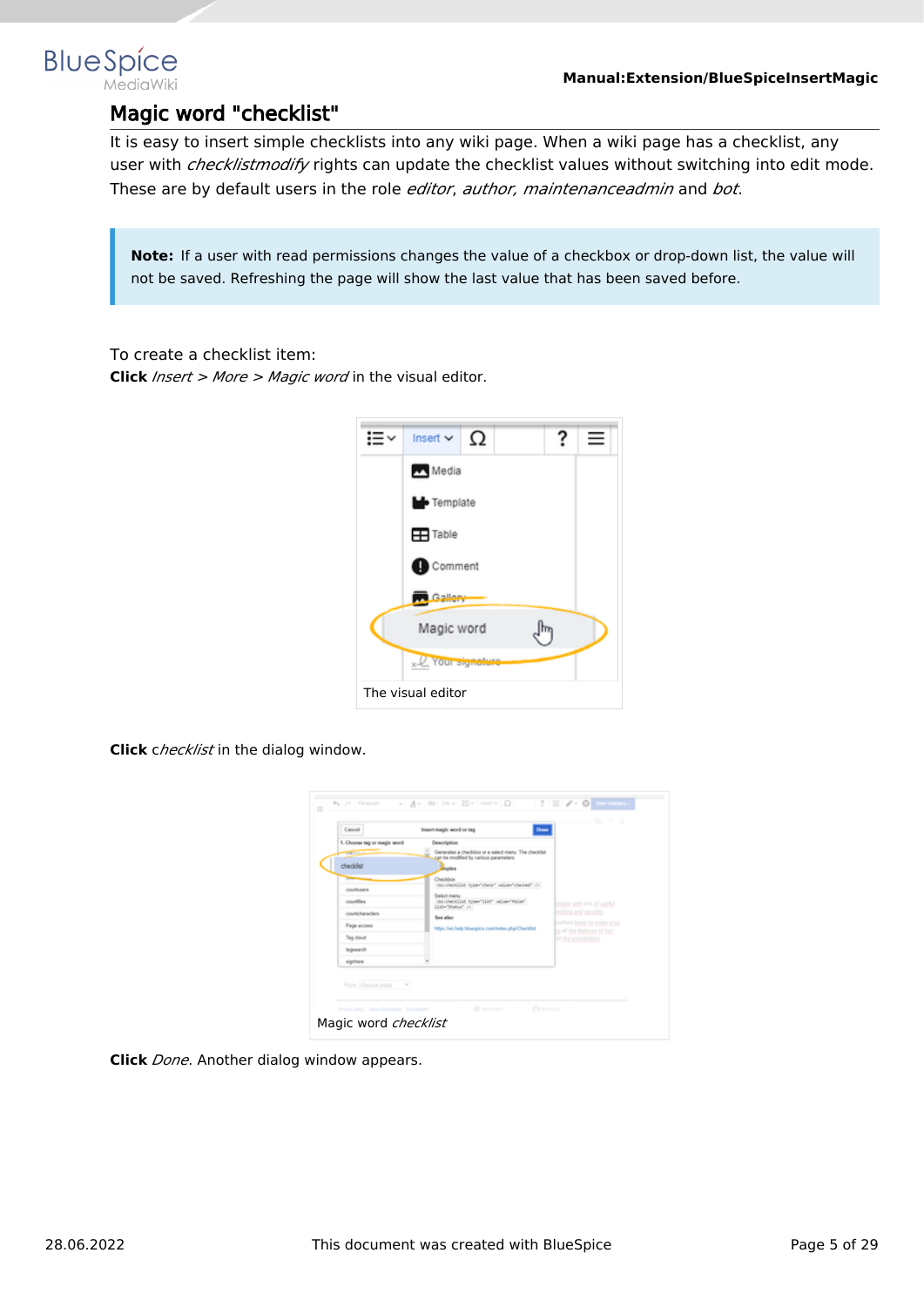

| Cancel   | <b>Checklist</b>                                                                               | Insert |
|----------|------------------------------------------------------------------------------------------------|--------|
|          | Generates a checkbox or a select menu. The<br>checklist can be modified by various parameters. |        |
| Checkbox | List                                                                                           |        |
| Checked  | ⊙<br>∍                                                                                         |        |

Now select the tab to select your checklist type:

*Checkbox:* creates an individual checkbox.

*List:* creates a drop-down menu.

A page can contain multiple checkboxes and lists.

#### <span id="page-5-0"></span>**Creating a checkbox**

**Toggle** the switch in the dialog window on the checkbox tab to create an unselected checkbox. When this toggle is blue, the checkbox is pre-selected.

**Select** *insert.* The checkbox is now visible on the page. Write the text for a label or for an instruction next to the checkbox

After the page has been saved, all users can activate and deactivate the checkbox.

#### <span id="page-5-1"></span>**Creating a drop-down list**

| Paragraph                      | A۰<br>Cite v<br>ඟ                                                                              | i≡∽<br>Ω<br>Insert v                                             |
|--------------------------------|------------------------------------------------------------------------------------------------|------------------------------------------------------------------|
| umple checkbox                 |                                                                                                |                                                                  |
| Pizza: Choose pizza            |                                                                                                |                                                                  |
| Cancel                         | Checklist                                                                                      | Done                                                             |
|                                | Generates a checkbox or a select menu. The<br>checklist can be modified by various parameters. | edia software Media<br>bcess support. dm<br>Spice free funct ans |
| Checkbox<br>List               |                                                                                                | lere you can fit 1 a                                             |
| ⊙<br>Option list               | Pizza                                                                                          | pro. Compar the                                                  |
| Selected option 1              | Choose pizza                                                                                   | fediaWy                                                          |
| Analysis service               |                                                                                                | <b>ASWA)</b><br><b>SUTTERFIEL</b><br>w                           |
|                                |                                                                                                |                                                                  |
|                                |                                                                                                |                                                                  |
| Selecting a checklist template |                                                                                                |                                                                  |

**Select** an [existing option list](#page-6-0) in the *List* tab.

Under Selected option, choose the default value.

**Click** Done.

After saving the page, all users can change the selected list value in read mode.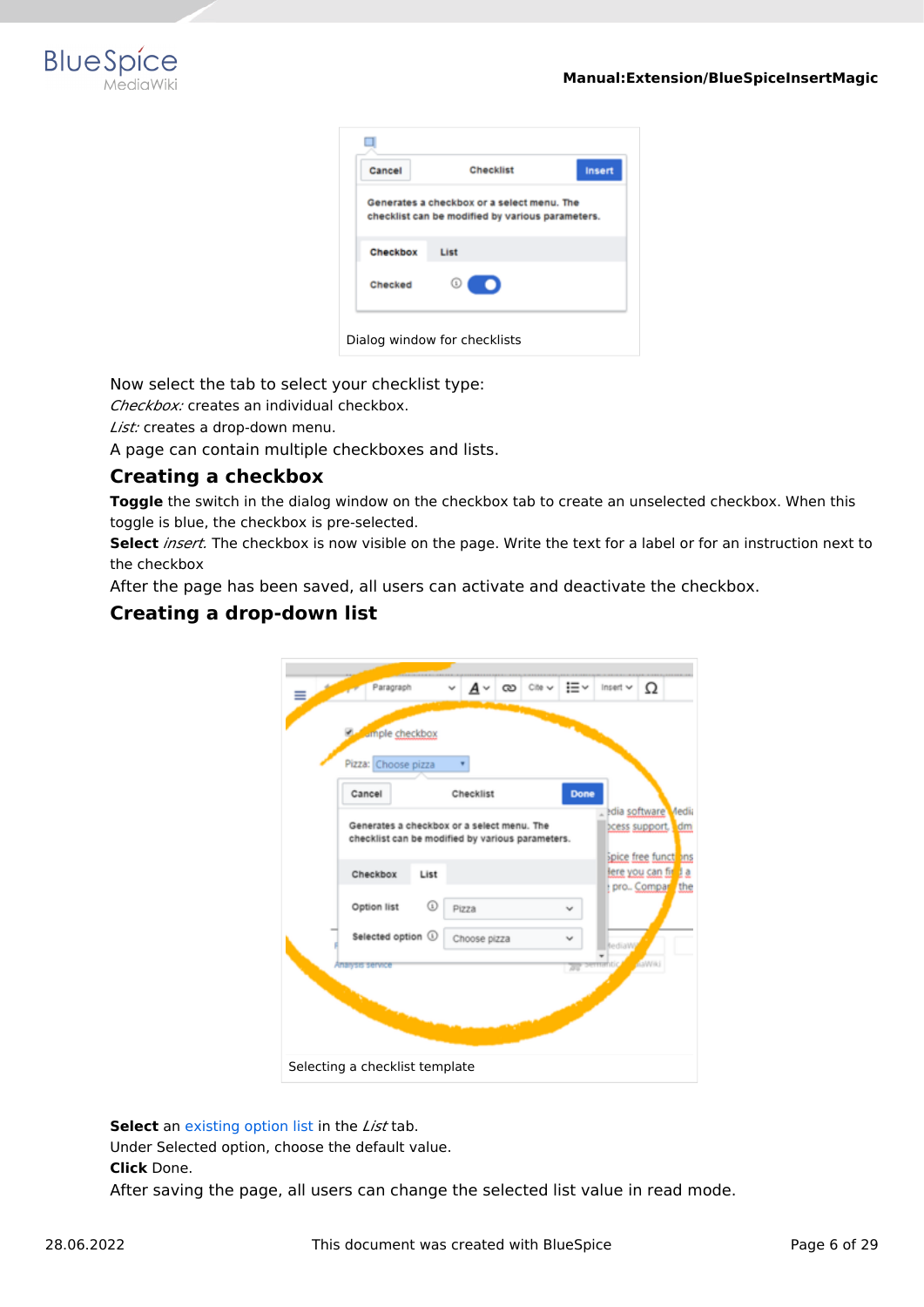<span id="page-6-0"></span>

### **Defining an option list**

Before a combobox can be created, a template for the list items needs to be available. For example, to create a list of pizzas, you need to create a page *Template:Pizza* with the following content:

- \* Choose pizza
- \* Margherita
- \* Prosciutto
- \* Salami
- \* Fungi|#00FF00 \* Hawaii
- \* Gamberetti|#0000FF
- \* Diavolo
- \* Siziliana|#0000FF
- \* Quattro Formaggi|#00FF00

After saving this page, the list "Pizza" appears in the select menu *Option list*.

Colors can be assigned to each option using the color's [HEX code.](https://en.wikipedia.org/wiki/Web_colors) The color value #00FF00 shows green text.

\* Quattro Formaggi|#00FF00

Without specifying the color, text inherits the text color of the wiki page.



### <span id="page-6-1"></span>Adding checklists in source editing mode

Checklists can also be added to a page using wikitext. The syntax for adding the tag is: Checkbox:

```
<bs:checklist type="check" checked="true" />
```
The value of the paramter *checked* can be *true* or *false*, depending on whether the checkbox should initially be selected (true) or deselected (false). List:

<bs:checklist type="list" list="Template:Pizza" value="Choose pizza" />

The parameter *list* defines the template page that contains the list, *value* defines the initial selection.

Once a checklist tag has been saved on a page, users can change its value in read mode.

#### <span id="page-6-2"></span>Configuration

The following configuration can be changed in the [Config manager:](https://en.wiki.bluespice.com/wiki/Manual:Extension/BlueSpiceConfigManager)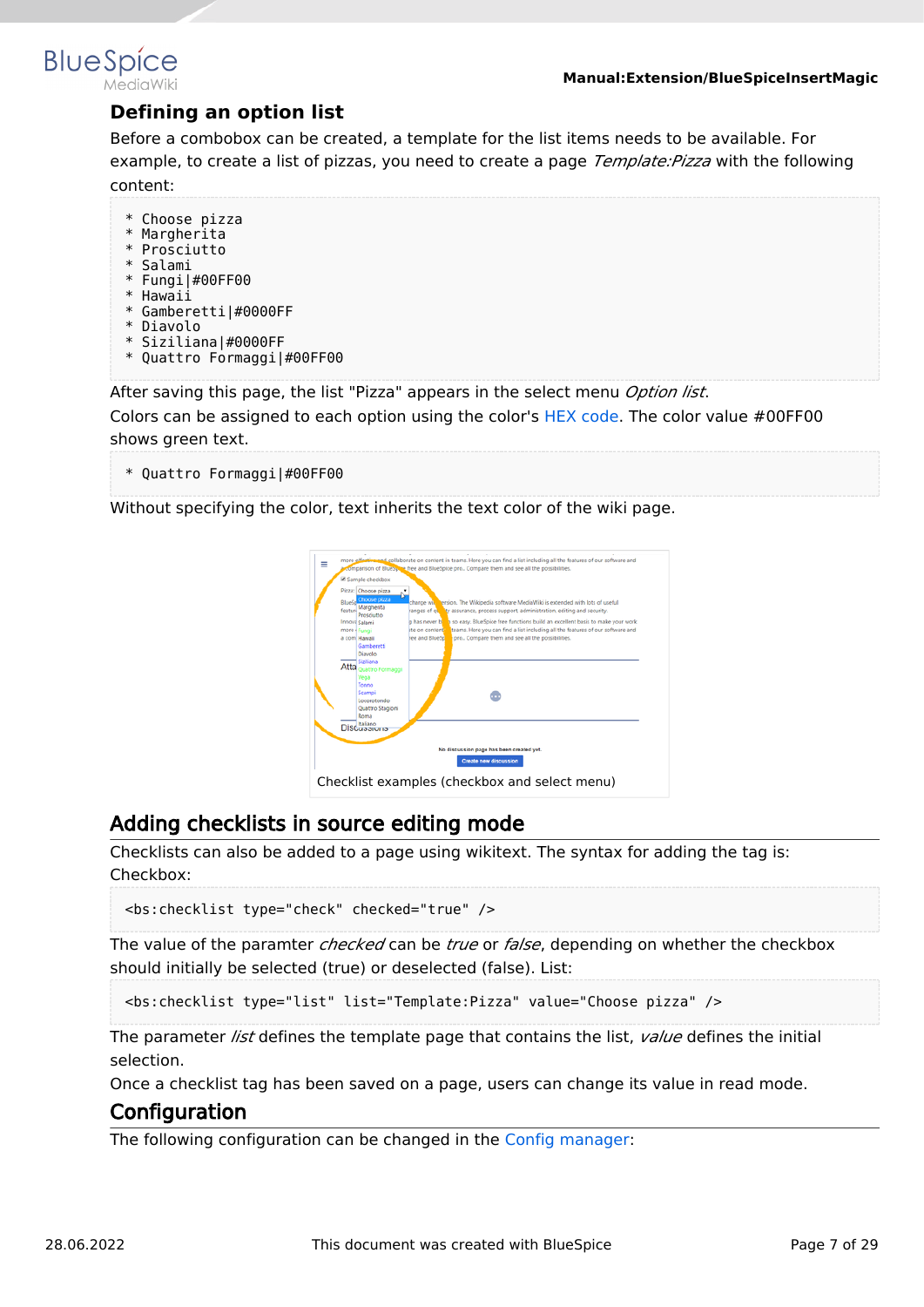



**Mark checklist changes as minor edit:** If this setting is active, changes to a checklist (for example, checking a checkbox) in view mode are logged as minor edits. If this setting is inactive, a change to the checklist is recorded as a regular version in the page history.



### Related info

<span id="page-7-1"></span>[Reference:BlueSpiceChecklist](https://en.wiki.bluespice.com/wiki/Reference:BlueSpiceChecklist)

# <span id="page-7-0"></span>**CountThings**

**CountThings** introduces a set of tags for counting various metadata in the wiki. Available tags are: countarticles, countusers, countfiles, and countcharacters.

| 1.2 Inserting tags in wikitext manufactured and the set of the state of the state of the state of the state of |  |
|----------------------------------------------------------------------------------------------------------------|--|
|                                                                                                                |  |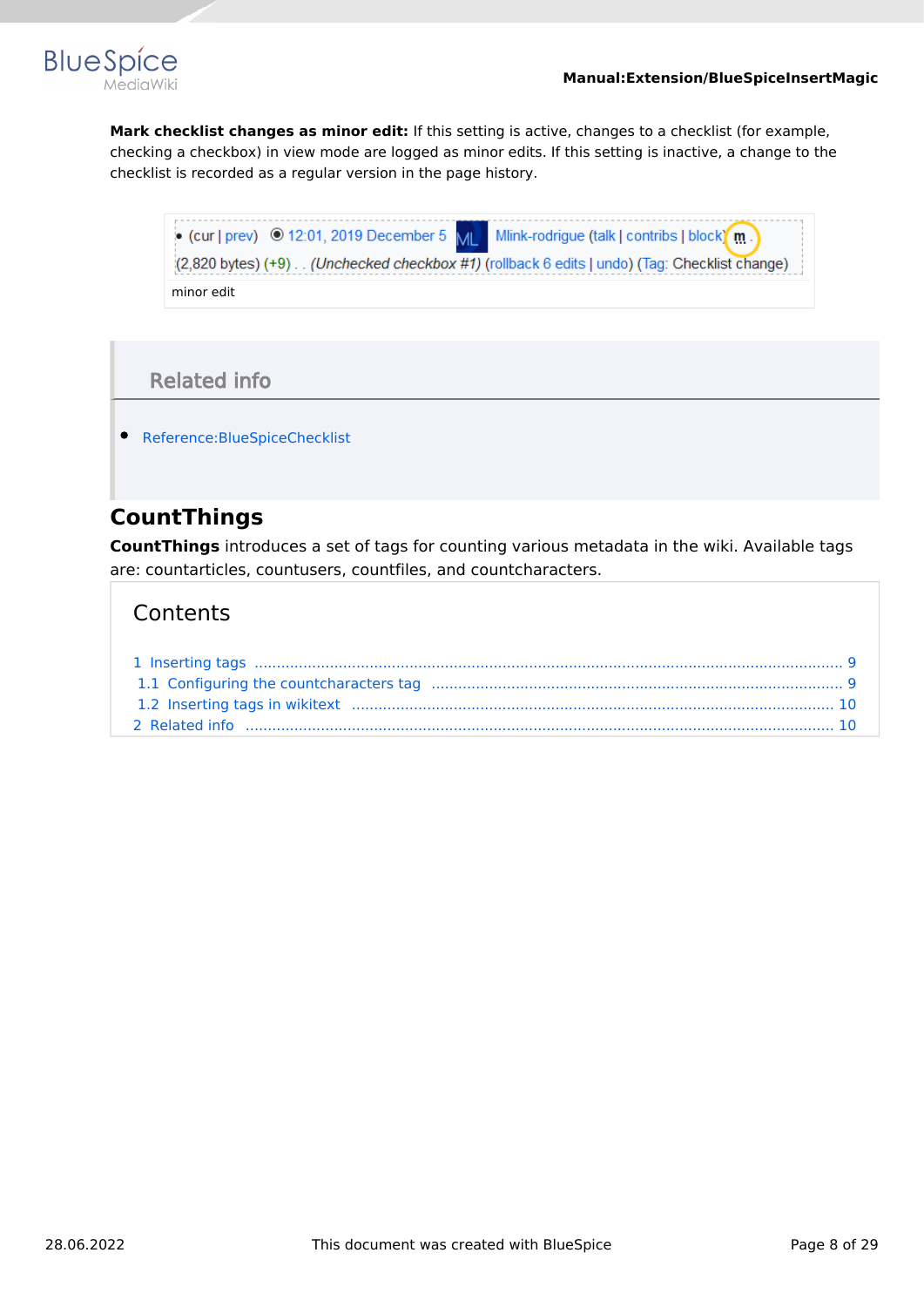<span id="page-8-0"></span>

### Inserting tags

| tags and click "Done".      |                                                              | <b>Table</b><br>Comment |                           |
|-----------------------------|--------------------------------------------------------------|-------------------------|---------------------------|
| Cancel                      | Insert magic word or tag                                     | <b>Done</b>             | $^{\rm{up}}$<br>word<br>♨ |
| 1. Choose tag or magic word | <b>Description</b>                                           |                         | olymo                     |
| categorytree                | Displays the number of articles in the wiki.                 |                         | gic word                  |
| drawio                      | See also                                                     |                         |                           |
| checklist                   | https://en.wiki.bluespice.com<br>/wiki/Reference:CountThings |                         |                           |
| countarticles               |                                                              |                         |                           |
| countusers                  |                                                              |                         |                           |
| countfiles                  |                                                              |                         |                           |
| countcharacters             |                                                              |                         |                           |
| tagsearch                   |                                                              |                         |                           |
| pageaccess                  |                                                              |                         |                           |
|                             | v                                                            |                         |                           |

#### <span id="page-8-1"></span>**Configuring the countcharacters tag**

While other tags have no configuration options, and just adding them to the page is sufficient, the *countcharacters* tag must be configured.

After inserting this tag or clicking on an existing tag already on the page, a dialog opens.

| <b>Setup: Software Catalogue</b> |       |                                                                                                                                                                                                                    |
|----------------------------------|-------|--------------------------------------------------------------------------------------------------------------------------------------------------------------------------------------------------------------------|
| <b>Characters</b>                | 37958 |                                                                                                                                                                                                                    |
| <b>Words</b>                     | 4618  |                                                                                                                                                                                                                    |
|                                  |       | <b>Count characters</b><br>Done<br>Cancel                                                                                                                                                                          |
|                                  |       | Generates metadata on the content of the<br>indicated article. The output is an infobox that<br>can be integrated into an article. With the<br>parameter "mode" different kind of information<br>can be displayed. |
|                                  |       | Setup:Software_Catalogue                                                                                                                                                                                           |
|                                  |       | $\odot$<br>Mode<br>characters and words<br>$\checkmark$                                                                                                                                                            |
| Count characters dialog box      |       |                                                                                                                                                                                                                    |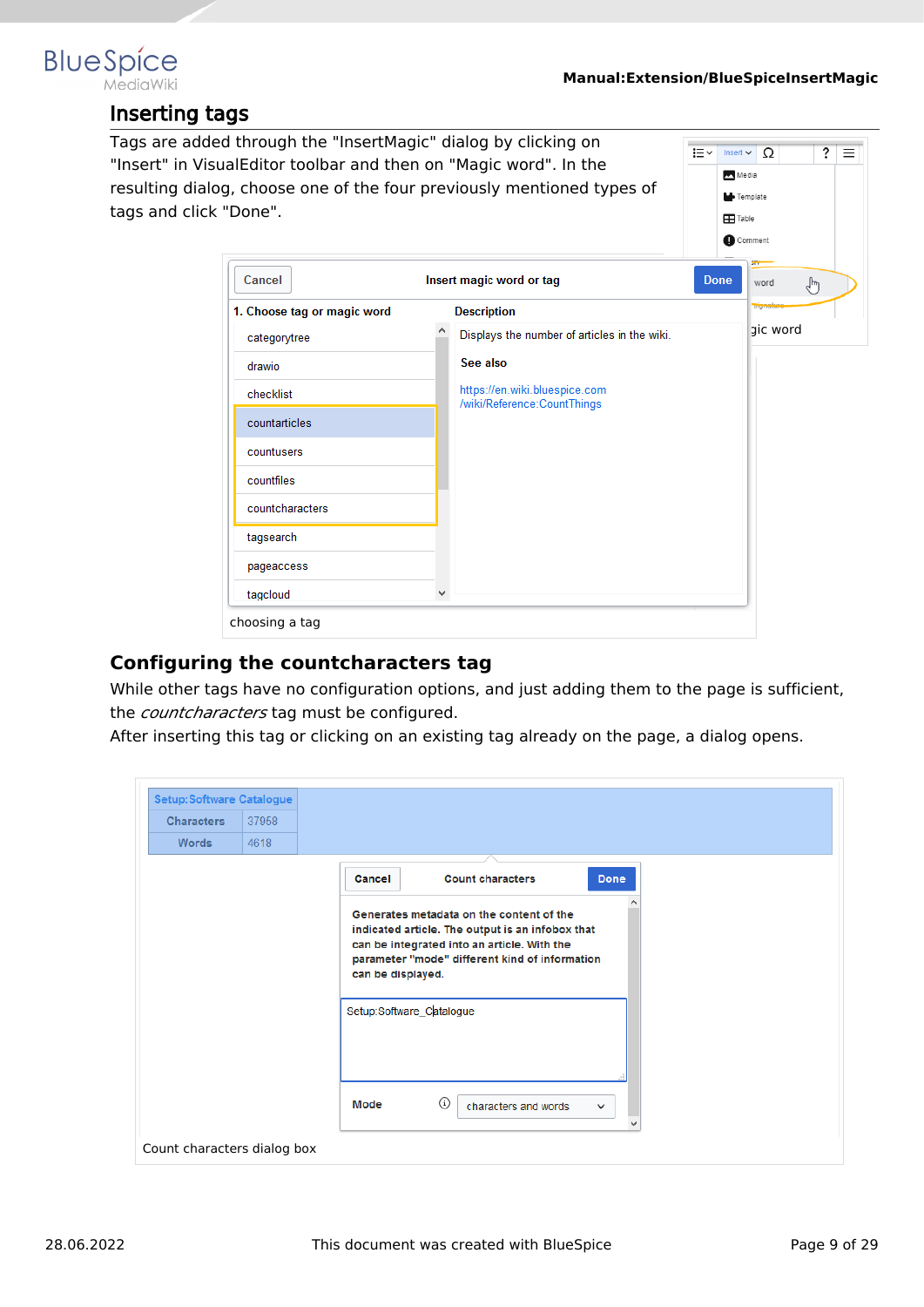#### **Manual:Extension/BlueSpiceInsertMagic**

Enter the name of the page for which to count characters. This name should include the namespace if the page is not in the main namespace. Next, select the mode from the dropdown menu.

While selecting the mode and page, a preview of the output is displayed above the dialog box. If the page title in the table heading shows the page name in red ("redlink"), you have misspelled the page name and the page does not exist.

| Setup:Software catalogue |  |
|--------------------------|--|
| <b>Characters</b>        |  |
| Words                    |  |

#### <span id="page-9-2"></span>**Inserting tags in wikitext**

**BlueSpice** 

If you add the tags in source code edit mode, use the following syntax.

```
<bs:countarticles />
<bs:countusers />
<bs:countfiles />
<bs:countcharacters mode="Words">ARTICLENAME</bs:countcharacters>
```
For the "countcharacters" tag, replace ARTICLENAME with the page name for which you want to get the count values. Also, "mode" can be adjusted as needed. For details, visit the reference page:

Related info

<span id="page-9-3"></span>[Reference:BlueSpiceCountThings](https://en.wiki.bluespice.com/wiki/Reference:BlueSpiceCountThings)

# <span id="page-9-1"></span><span id="page-9-0"></span>**7.9 Signatures Generate page lists (smart lists)**

The extension **SmartList** allows to insert a list of pages in a wiki page using the tags *smartlist*, *newbies,* or *toplist*. The selection criteria can be set using a dialog box.

**Note:** Smart lists will only include pages that have been created or edited within the last 90 days. If you need to show all pages instead of recent pages, use an [SMW query](https://en.wiki.bluespice.com/wiki/SMW_queries) instead.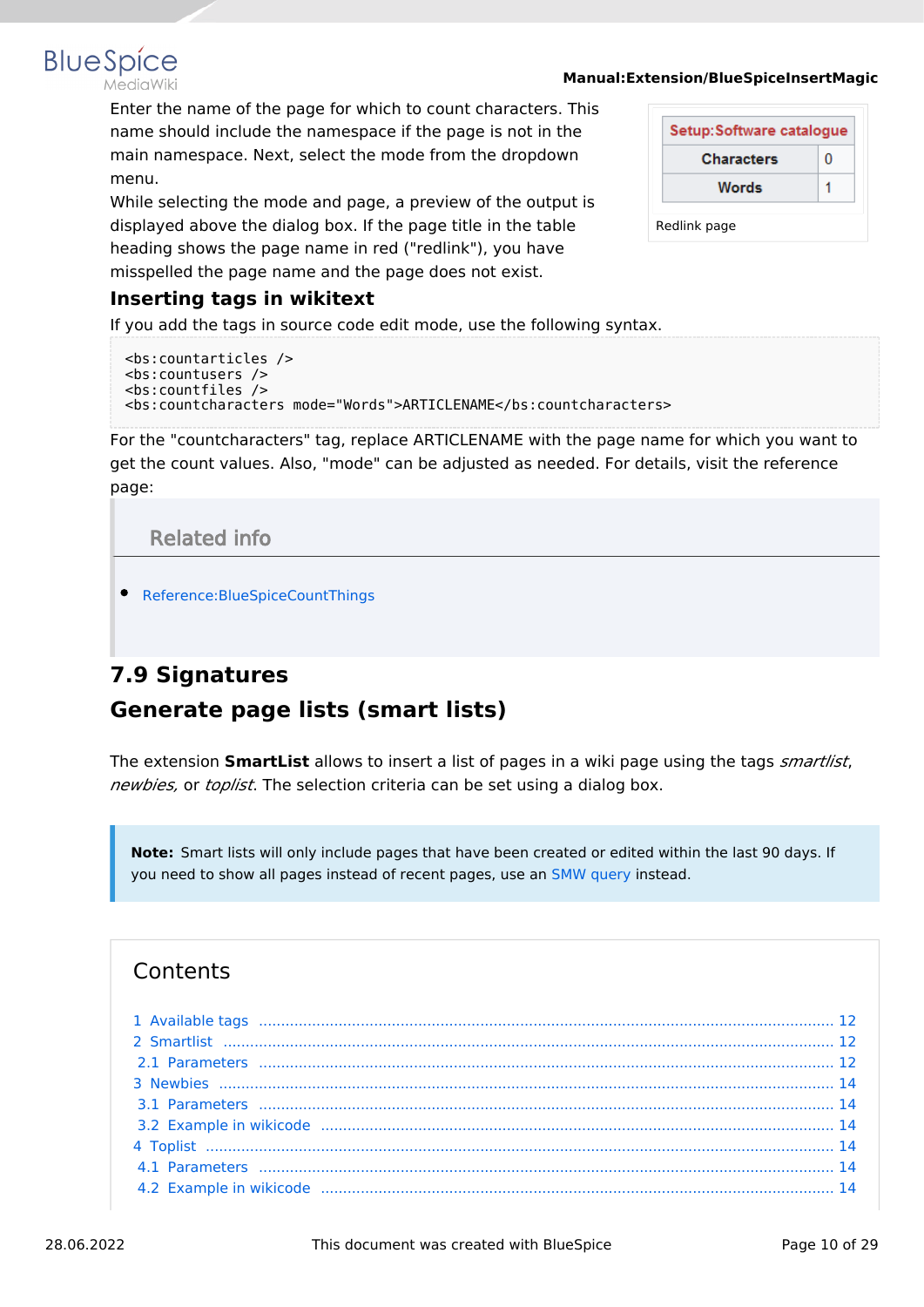

#### **Manual:Extension/BlueSpiceInsertMagic**

5 [Related info .................................................................................................................................... 14](#page-13-7)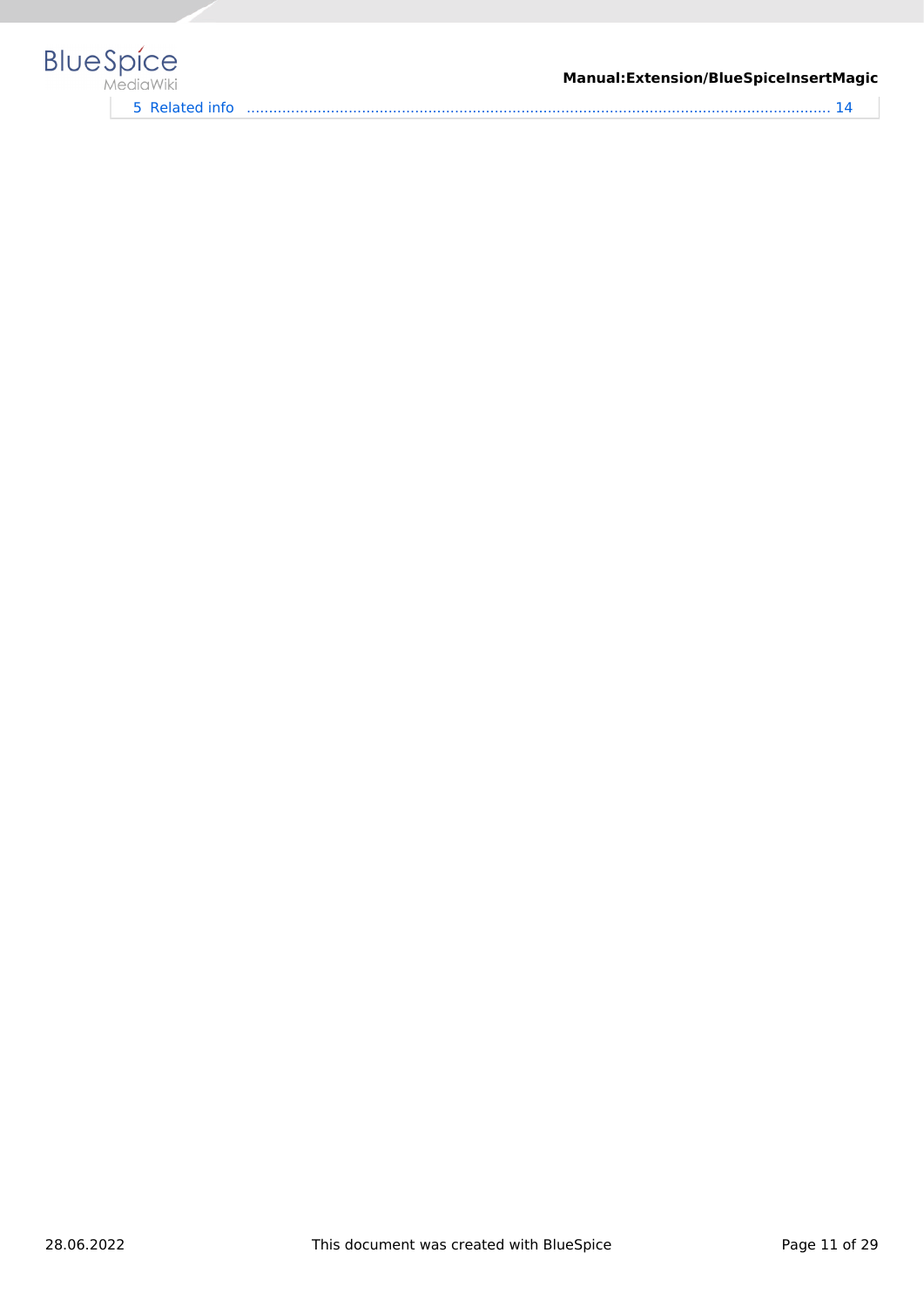### Available tags

<span id="page-11-0"></span>**BlueSpice** 

| Cancel                      | Insert magic word or tag<br><b>Done</b>                                                        |  |  |
|-----------------------------|------------------------------------------------------------------------------------------------|--|--|
| 1. Choose tag or magic word | Description                                                                                    |  |  |
| countusers                  | Shows automatically generated lists of articles. The                                           |  |  |
| countfiles                  | configuration works through several modi and<br>parameters.                                    |  |  |
| countcharacters             | Examples                                                                                       |  |  |
| Page access                 | Mode: Recent changes<br><bs:smartlist <="" count="7" new="true" ns="104" td=""></bs:smartlist> |  |  |
| Tag cloud                   | trim="false" />                                                                                |  |  |
| tagsearch                   | Mode: What links here<br><bs:smartlist <="" mode="whatlinkshere" td=""></bs:smartlist>         |  |  |
| signhere                    | target="ARTICLENAME" />                                                                        |  |  |
| smartlist                   | See also<br>https://en.wiki.bluespice.com/wiki/Reference:SmartList                             |  |  |
| newbies                     |                                                                                                |  |  |
| toplist                     |                                                                                                |  |  |

The extension SmartList offers three different tags:

 $\leq$ bs: smartlist />  $\sim$  display a list of pages based on different criteria

**:newbies />**  $-$  **display a list of recentrly registered users** 

 $\langle$ bs:toplist />  $\vert$  - display a list of most visited pages

All of the tags listed above can be added through the menu *Insert > Magic word* in [VisualEditor](#page-19-0). For more information on how to insert magic words, see [InsertMagic.](#page-1-0)

#### <span id="page-11-1"></span>**Smartlist**

| $+$ $+$<br><b>TESTI UYE</b>    |                                                        | $\vee$ $A \vee$ co ca $\vee$ He wat $\Omega$ |                           |                          |           | $? A \equiv A \cdot 0$               |
|--------------------------------|--------------------------------------------------------|----------------------------------------------|---------------------------|--------------------------|-----------|--------------------------------------|
|                                |                                                        |                                              |                           |                          |           |                                      |
| Test                           |                                                        |                                              |                           |                          |           |                                      |
|                                |                                                        |                                              |                           |                          |           |                                      |
|                                | . (Article edit) Testuser edited the article Testian30 |                                              |                           |                          |           |                                      |
| · Testian30<br>· Fileimage.png |                                                        |                                              |                           |                          |           |                                      |
| · (Article) Testlan30          |                                                        |                                              |                           |                          |           |                                      |
| $-$ Test123                    |                                                        |                                              |                           |                          |           |                                      |
|                                |                                                        | Cancel                                       |                           | SmartList                | Insert    |                                      |
|                                | Privacy policy About BlueSpice Disclaimers             |                                              |                           |                          |           | $-2$ Buelpice<br>S Semantic Mediumni |
|                                |                                                        |                                              | Mode                      | Recent changes           | $\omega$  |                                      |
|                                |                                                        |                                              | Count                     | $\overline{\phantom{a}}$ | $\ddot{}$ |                                      |
|                                |                                                        |                                              | Namespace(s)              |                          |           |                                      |
|                                |                                                        |                                              |                           |                          |           |                                      |
|                                |                                                        |                                              | Category                  |                          |           |                                      |
|                                |                                                        |                                              | Category mode             |                          | $\omega$  |                                      |
|                                |                                                        |                                              | <b>Show minor</b>         |                          |           |                                      |
|                                |                                                        |                                              | Period                    |                          |           |                                      |
|                                |                                                        |                                              |                           | $\sim$                   | $\omega$  |                                      |
|                                |                                                        |                                              | Show only new<br>articles |                          |           |                                      |
|                                |                                                        |                                              | Heading                   |                          |           |                                      |
|                                |                                                        |                                              |                           |                          |           |                                      |
|                                |                                                        |                                              | Sort by                   | Time                     | $\omega$  |                                      |
|                                |                                                        |                                              | Sort order                |                          | v         |                                      |
|                                |                                                        |                                              | Trim                      |                          | $+$       |                                      |
|                                |                                                        |                                              |                           |                          |           |                                      |
|                                |                                                        |                                              |                           |                          |           |                                      |

#### <span id="page-11-2"></span>**Parameters**

The SmartList can be limited or extended with the following parameters:

|  |  | - 11<br>____<br>___ | ues | -<br>-<br>. | ∟abel<br>_____ |  |
|--|--|---------------------|-----|-------------|----------------|--|
|--|--|---------------------|-----|-------------|----------------|--|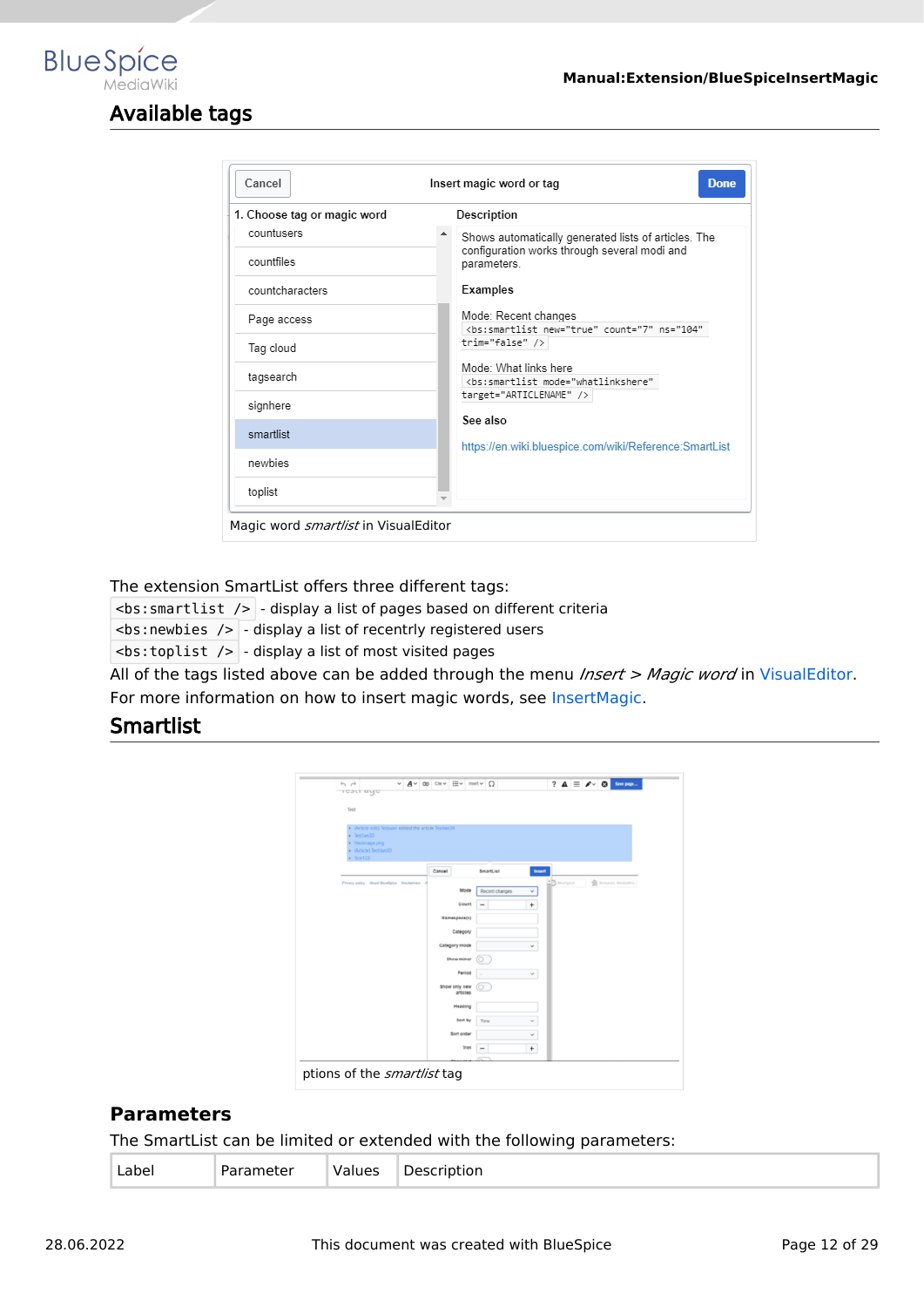

#### **Manual:Extension/BlueSpiceInsertMagic**

| Count                        | count       | number                       | The number of articles to be shown. Default value: 5                                                                                                                                                                                |
|------------------------------|-------------|------------------------------|-------------------------------------------------------------------------------------------------------------------------------------------------------------------------------------------------------------------------------------|
| Namespace<br>(s)             | ns          | number<br>or<br>name         | Only articles from given namespace will be listed. The<br>namespaces can be entered by IDs or by names. Several<br>namespaces can be named with pipes: ns="0 2 5" or ns="<br>Help User Test". Default: All namespaces are included. |
| Category                     | cat         | name                         | Only articles from given category will be listed. Selecting<br>several categories is not possible. Default: All categories.                                                                                                         |
| Category<br>mode             | catmode     | AND,<br><b>OR</b>            | Show pages if they are in at least one of the categories<br>(OR) or show pages if they are tagged with all categories<br>$(AND)$ .                                                                                                  |
| Show<br>minor                | minor       | true,<br>false               | Minor changes (changes marked with an "m" in the recent<br>changes) will not be listed. Default: Minor changes are<br>listed.                                                                                                       |
| Period                       | period      | ۰,<br>month,<br>week.<br>day | Only changes within given period are shown. Default: No<br>limit.                                                                                                                                                                   |
| Show only<br>new<br>articles | new         | true,<br>false               | Only new pages will be listed. Default: All pages are shown                                                                                                                                                                         |
| Heading                      | heading     | text                         | Adds a heading above the list                                                                                                                                                                                                       |
| Sort by                      | sort        | Title,<br>Time               | Sort results by title or by latest edited.                                                                                                                                                                                          |
| Sort order                   | order       | asc,<br>desc                 | Ascending or descending sort order.                                                                                                                                                                                                 |
| Trim                         | trim        | number                       | Long article names are not cropped. Default: The title is<br>cut off after 30 characters.                                                                                                                                           |
| Show text                    | showtext    | true,<br>false               | With this option, a line of the article contents will be shown<br>alongside the title.                                                                                                                                              |
| Trim text                    | trimtext    | number                       | "trimtext" sets the number of characters of an article's<br>content shown. This is only relevant when showtext="true"<br>). Note: trimtext="0" is not possible.                                                                     |
| Show<br>namespaces           | showns      | true,<br>false               | If true, the namespace prefix is shown with the page names.                                                                                                                                                                         |
| Number<br>with text          | numwithtext | number                       | Anzahl der Artikel die mit Einführungstext angezeigt werden<br>sollen. Nur effektiv wenn showtext=true                                                                                                                              |
| Meta                         | meta        | true                         | The username and date for the last edit are shown.                                                                                                                                                                                  |
| Target                       | target      | $\overline{\phantom{a}}$     | Obsolete                                                                                                                                                                                                                            |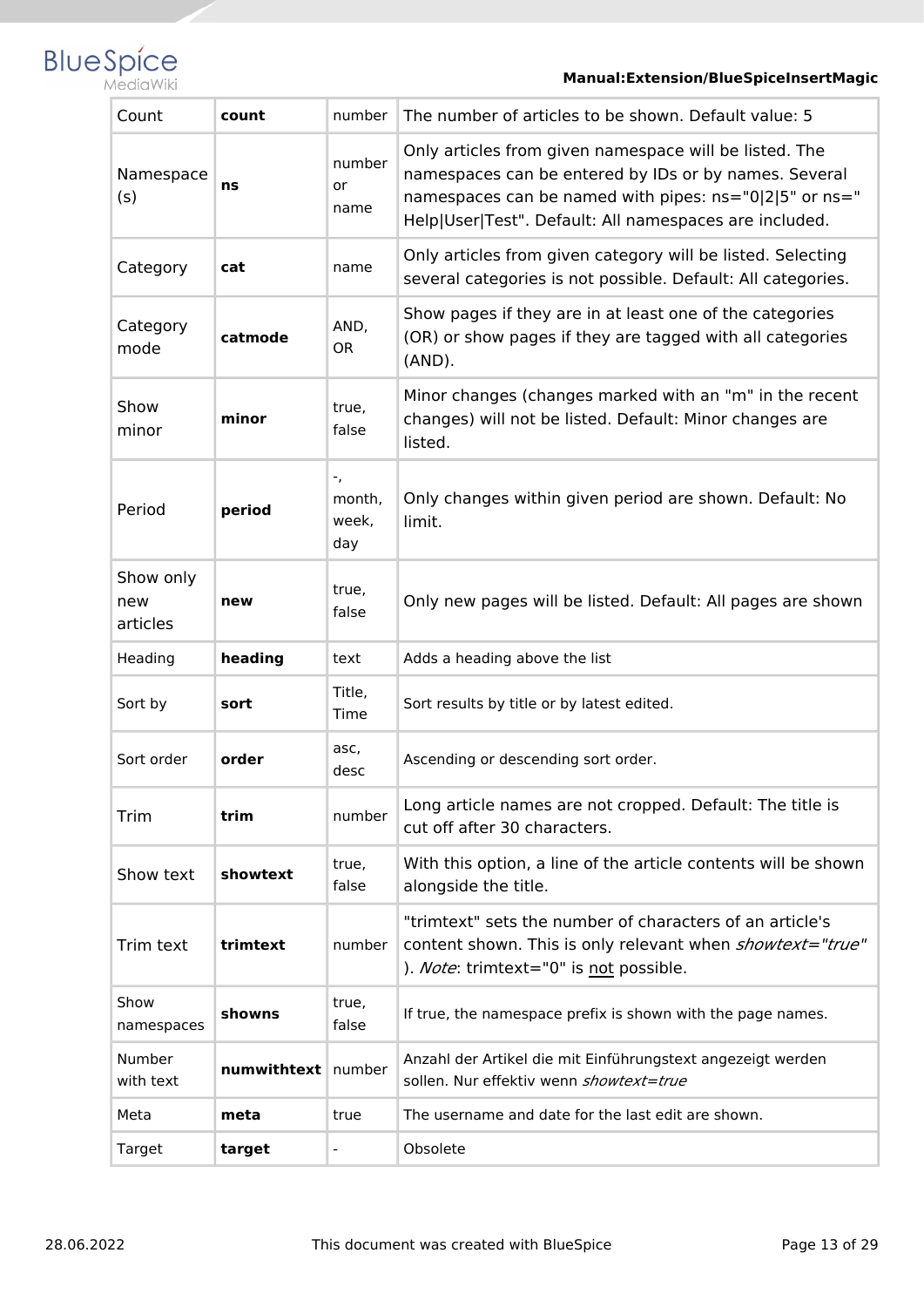

#### MediaWiki

#### **Manual:Extension/BlueSpiceInsertMagic**

| Exclude               |      | number   Articles from given namespaces will not be shown. The |
|-----------------------|------|----------------------------------------------------------------|
| namespace   excludens | or   | namespaces can be entered by IDs or by names (comma-           |
| (s)                   | name | separated). Default: All namespaces are included.              |

#### **Example output in source code:**

<bs:smartlist category="ISO9001" new="true" count="7" ns="104" trim="false" />

#### <span id="page-13-1"></span>Newbies

The tag  $|$  <br : newbies /> shows recently registered wiki users.

#### <span id="page-13-2"></span>**Parameters**

| Label                | Parameter | Values | Description                                               |
|----------------------|-----------|--------|-----------------------------------------------------------|
| Count - <b>count</b> |           |        | The number of users to be shown; the default value is 10. |

#### <span id="page-13-3"></span>**Example in wikicode**

```
<bs:newbies count="7"/>
```
#### <span id="page-13-4"></span>Toplist

This tag shows a list of the most visited pages.

#### <span id="page-13-5"></span>**Parameters**

| Label      | <b>Paramter</b> | <b>Values</b>     | <b>Description</b>                                                                                             |
|------------|-----------------|-------------------|----------------------------------------------------------------------------------------------------------------|
| Count      | count           | number            | The number of articles to be shown; the default value is 10.                                                   |
| Namespaces | ns              | text,<br>text     | Only articles from these namespace will be shown. You can<br>put several namespaces here, separated by commas. |
| Category   | cat             | text,<br>text     | Only articles from this category will be shown. You can put<br>several categories here, separated by commas.   |
| Period     | period          | month,<br>alltime | The period that should be used. The default is alltime.                                                        |

#### <span id="page-13-6"></span>**Example in wikicode**

<bs:toplist count="7" ns="Help|QM" />

### Related info

- <span id="page-13-7"></span>[Reference:BlueSpiceSmartList](https://en.wiki.bluespice.com/wiki/Reference:BlueSpiceSmartList)
- [Reference:BlueSpiceInsertMagic](#page-26-0)

# <span id="page-13-0"></span>**Tag cloud**

The extension *TagCloud* visualizes terms from your wiki based on importance. It can be included on any wiki page. The source for the tag cloud terms can be categories or searchstats.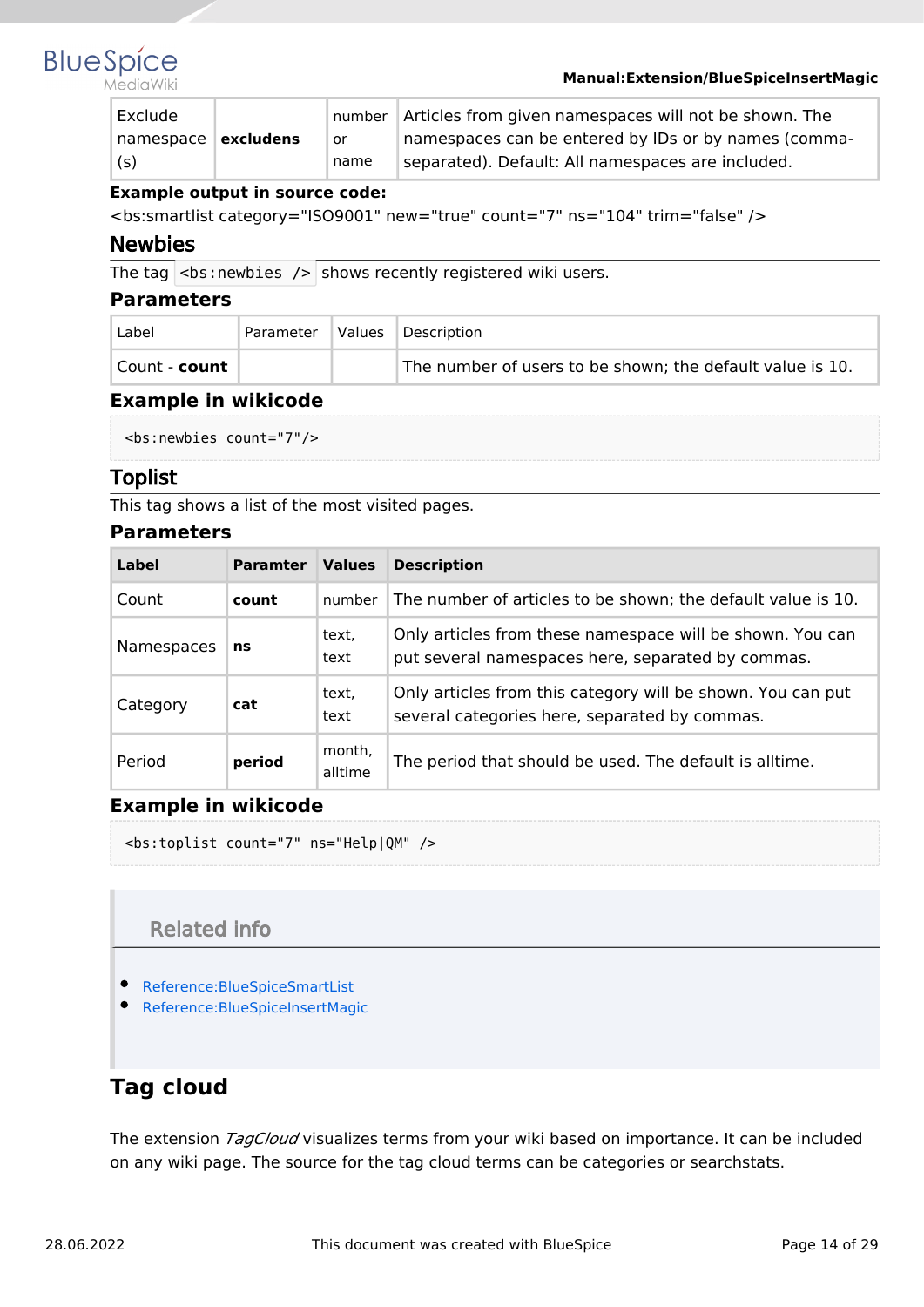

Profile information (10) User Handbook (5) organisation (1) QM-Document (8) Installation handbook (3) Technics (2) Products (5) Staff Handbook (21) wikisoftware (2) Jour fixe (2) Work instruction (1) Pages with broken file links (1)

Imported vocabulary (7) Quality management (7) Arbeitsanweisungen (1) Top Level (1) Pages with RSS feeds (1)

| 1 Inserting a tag cloud manufacture and the control of the control of the control of the control of the control of the control of the control of the control of the control of the control of the control of the control of th |  |
|--------------------------------------------------------------------------------------------------------------------------------------------------------------------------------------------------------------------------------|--|
|                                                                                                                                                                                                                                |  |
|                                                                                                                                                                                                                                |  |
|                                                                                                                                                                                                                                |  |
|                                                                                                                                                                                                                                |  |
|                                                                                                                                                                                                                                |  |
|                                                                                                                                                                                                                                |  |
|                                                                                                                                                                                                                                |  |
|                                                                                                                                                                                                                                |  |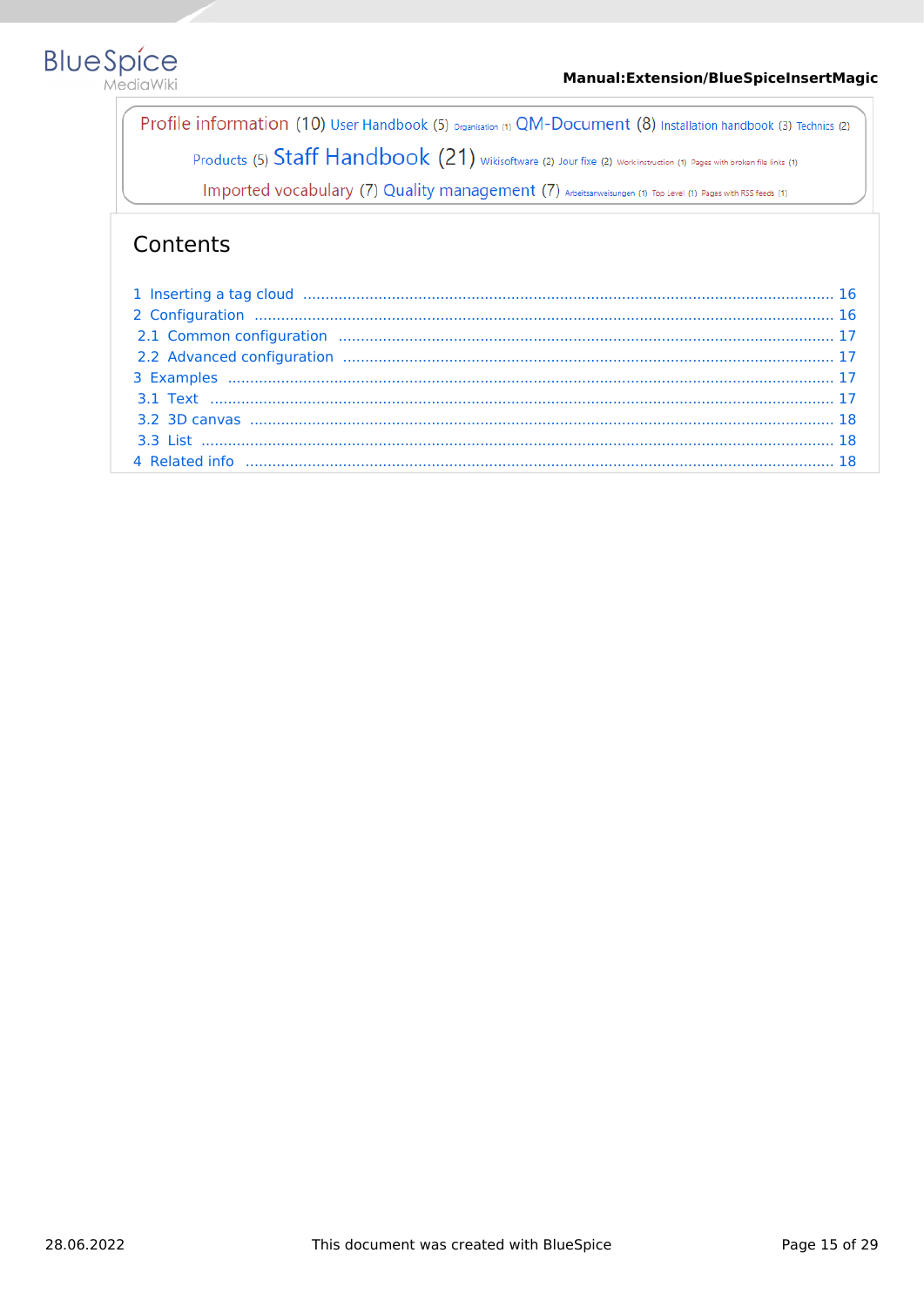<span id="page-15-0"></span>

### Inserting a tag cloud

A tag cloud can be inserted directly in source editing mode with the tag  $\vert$  <br/>bs: tagcloud />. To insert a tag cloud with [VisualEditor,](#page-19-0) select *Insert > Magic word > Tag cloud*.

| Cancel                      | Insert magic word or tag<br><b>Done</b> |                                                       |  |  |  |
|-----------------------------|-----------------------------------------|-------------------------------------------------------|--|--|--|
| 1. Choose tag or magic word |                                         | Description                                           |  |  |  |
| countusers                  |                                         | Renders a tag cloud based on categories or search     |  |  |  |
| countfiles                  |                                         | terms                                                 |  |  |  |
| countcharacters             |                                         | Examples<br>{bs-tagcloud-tag-tagcloud-example-1}      |  |  |  |
| Page access                 |                                         | <bs:tagcloud showcount="true />                       |  |  |  |
| Tag cloud                   |                                         | See also                                              |  |  |  |
| tagsearch                   |                                         | https://en.wiki.bluespice.com/wiki/Reference:TagCloud |  |  |  |
| signhere                    |                                         |                                                       |  |  |  |
| smartlist                   |                                         |                                                       |  |  |  |
| newbies                     |                                         |                                                       |  |  |  |
| toplist                     |                                         |                                                       |  |  |  |

### <span id="page-15-1"></span>**Configuration**

If tag is added using VisualEditor, a configuration dialog appears. It shows configuration options in two tabs: *Common* and *Advanced*.

| Organisation (1) Products (5) QM-Document (8) Arbeitsanweisungen (1) Quality management (7) Technics (2) Work instruction (1) |            |                                                                                                                            |               |  |
|-------------------------------------------------------------------------------------------------------------------------------|------------|----------------------------------------------------------------------------------------------------------------------------|---------------|--|
|                                                                                                                               |            | Pages with RSS feeds (1) Pages with broken file links (1) Installation handbook (3) Profile information (10) Top Level (1) |               |  |
|                                                                                                                               |            | Staff Handbook (21) User Handbook (5) Jour fixe (2) Imported vocabulary (7) Wikisoftware (2)                               |               |  |
|                                                                                                                               | Cancel     | Tag cloud                                                                                                                  | <b>Insert</b> |  |
|                                                                                                                               | terms      | Renders a tag cloud based on categories or search                                                                          |               |  |
|                                                                                                                               | Common     | Advanced                                                                                                                   |               |  |
|                                                                                                                               | Type       | ⊙<br>List                                                                                                                  | $\check{ }$   |  |
|                                                                                                                               | Width      | ⊙<br>100                                                                                                                   | $\pm$         |  |
|                                                                                                                               | Show count | (i)                                                                                                                        |               |  |
|                                                                                                                               |            |                                                                                                                            |               |  |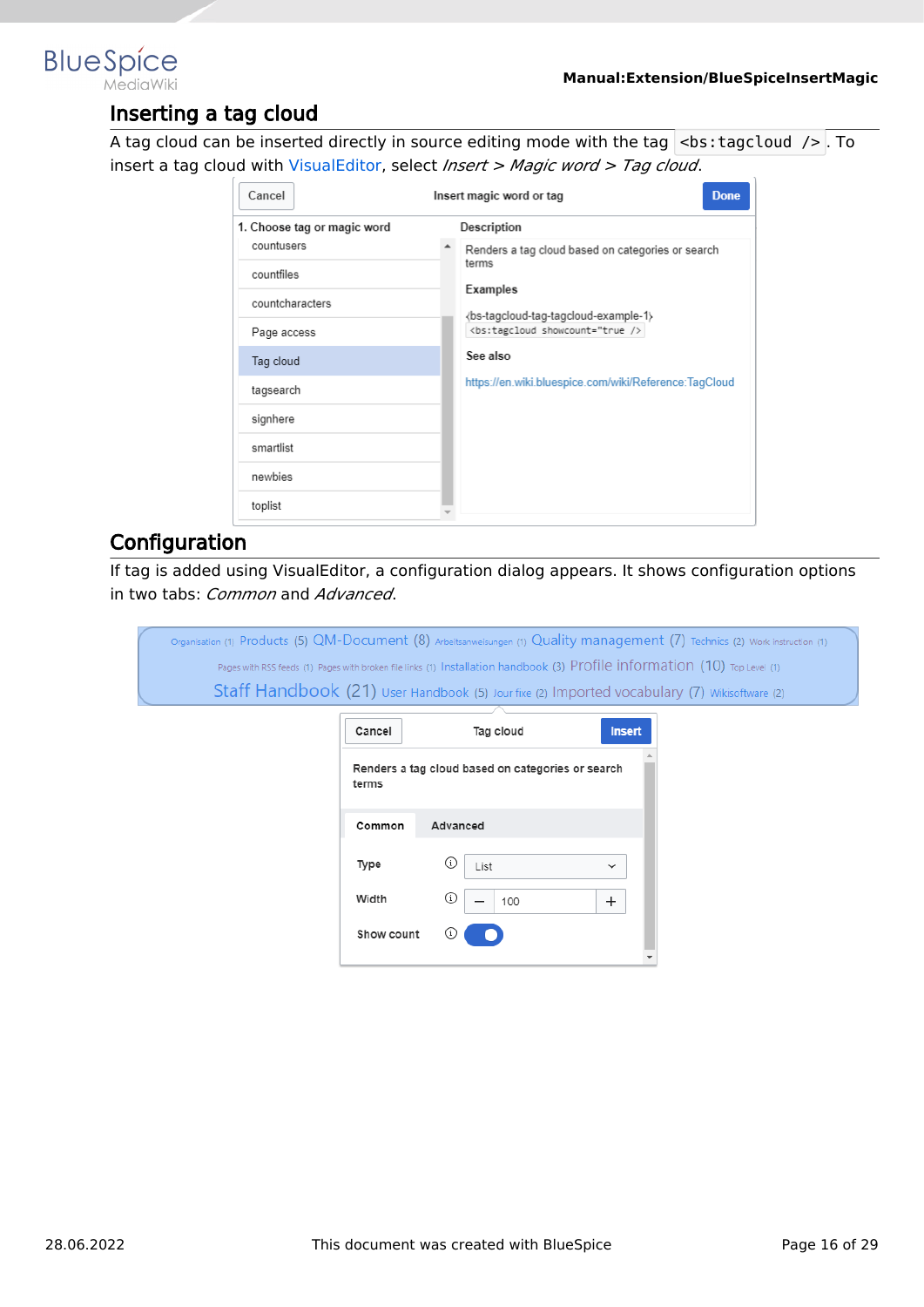<span id="page-16-0"></span>

# **Common configuration**

| <b>Parameter</b> | <b>Display</b><br>name | <b>Description</b>                                                                                            |
|------------------|------------------------|---------------------------------------------------------------------------------------------------------------|
| renderer         | ٠<br><b>Type</b><br>٠  | Mode of rendering the cloud<br>List<br>Text (font size depends on frequency)<br>3D: rotating, ineractive view |
| width            | Width                  | Part of the page width taken by the cloud in percent or pixels (e.g., 50%,<br>150px                           |
| showcount        | Show count             | Whether to show the numeric frequency of the term in the cloud                                                |

### <span id="page-16-1"></span>**Advanced configuration**

| <b>Parameter</b> | <b>Display</b><br>name | <b>Description</b>                                                                                      |
|------------------|------------------------|---------------------------------------------------------------------------------------------------------|
| store            | Store                  | Source of the data - category or searchstats                                                            |
| minsize          | Min font<br>size       | Smallest possible font displayed in the cloud                                                           |
| maxsize          | Max font<br>size       | Biggest possible font displayed in the cloud                                                            |
| exclude          | Exclude<br>pages       | List of categories to exclude from the cloud, separated by comma -<br>"category1, category2, category3" |

### <span id="page-16-2"></span>Examples

#### <span id="page-16-3"></span>**Text**

Tag parameters:

```
<bs:tagcloud count="10" minsize="12" maxsize="34" exclude="Imported vocabulary, 
Project" />
```
Output:

Shows a tag cloud with the 10 (count) categories that have the most page associations. The smallest possible font-size is 12 pixels (minsize) and the largest possible font-size is 34 pixels (maxsize). The categories *Imported vocabulary* and *Project* have been excluded from the output. Since the data source *category* is the default for a tag cloud, it is not necessary to specify it in the tag.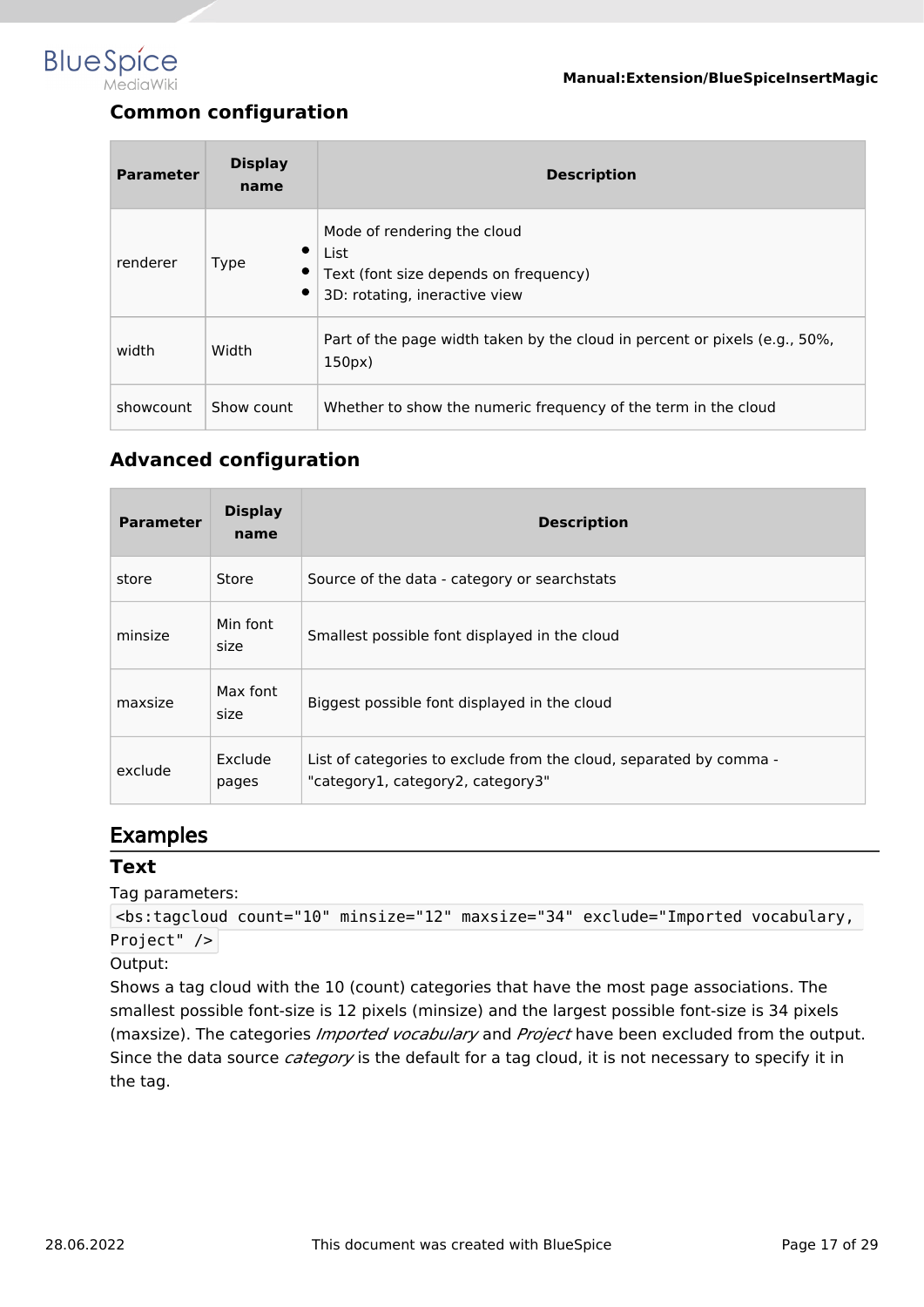

ediaWiki

Organization (7) vehicle (2) Electric motor part (4) QM Role (4) Machine part (14) Operating Instructions (2) Product (6) Cylinder block (3) Open Source Software (5) Wiki Software (6)

#### <span id="page-17-0"></span>**3D canvas**

Tag parameters:

<bs:tagcloud renderer="canvas3d" store="category" count="15" minsize="12" maxsize="40" showcount="false" />

#### Output:

The renderer *canvas3d* produces an interactive tag cloud. The cloud rotates when the cursor hovers over the tag cloud. It shows the 15 (count) most tagged categories. It is important to set the count limit, since the default count is set to 40, wich produces a 3D cloud where the results are hard to distinguish visually. The data source is set to category (store). This is optional, since category is the default store value. The font sizes range from 12 pixels (minsize) to 40 pixels (maxsize). How many pages and files are associated with each category is not shown ( *showcount="false"*).



### <span id="page-17-1"></span>**List**

Tag parameters:

```
<bs:tagcloud renderer="list" store="searchstats" count="5" />
```
Output:

The renderer type *list* produces a simple unordered list.

- viki  $(435)$
- enterprise wiki (354)
- $\bullet$  b (167)
- file: (118)
- file  $(117)$

<span id="page-17-2"></span>The tag cloud of type *list* ignores the following parameters: *minsize*, *maxsize*

Related info

[Reference:BlueSpiceTagCloud](https://en.wiki.bluespice.com/wiki/Reference:BlueSpiceTagCloud)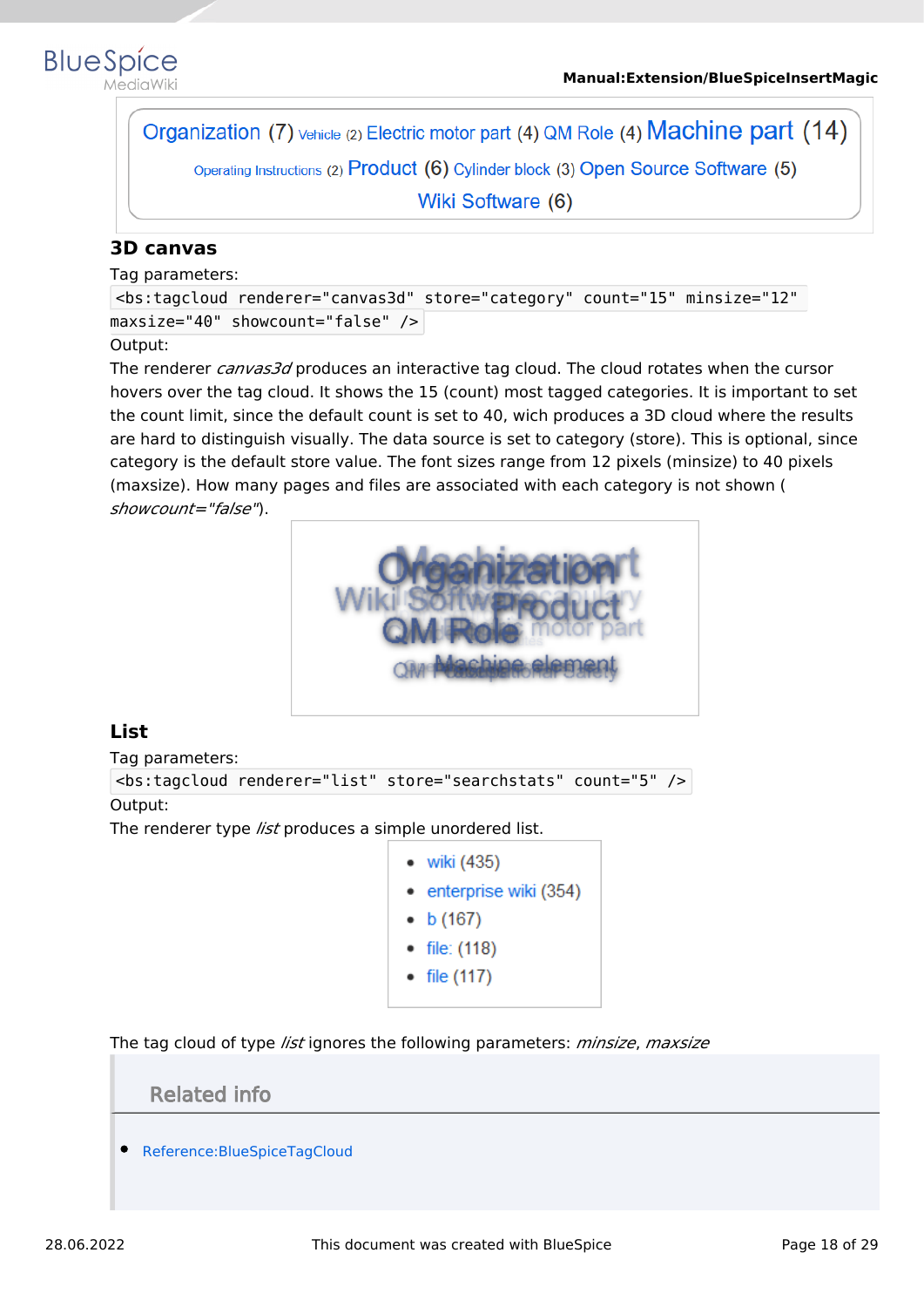<span id="page-18-0"></span>

# **10.2 Search field (Tag search)**

**TagSearch** allows the integration of a configurable search field in content pages. This search field relies on [BlueSpiceExtendedSearch](https://en.wiki.bluespice.com/wiki/Manual:Extension/BlueSpiceExtendedSearch).

### Inserting the tag

The tag  $\langle$ bs: tagsearch  $\angle$  can be inserted and configured directly in visual editing mode. Go to *Insert > Magic word* in the [VisualEditor](#page-19-0) menu. Select tagsearch from the dialog and click done. This opens the configuration options dialog on the page.



| <b>Parameter</b> | <b>Display</b><br>name | <b>Description</b>                                                                                                                                                                                                                                                                                                            |  |  |  |  |  |
|------------------|------------------------|-------------------------------------------------------------------------------------------------------------------------------------------------------------------------------------------------------------------------------------------------------------------------------------------------------------------------------|--|--|--|--|--|
| placeholder      | Placeholder            | Text to be shown in the search field when nothing is typed in                                                                                                                                                                                                                                                                 |  |  |  |  |  |
|                  |                        | List of types of search entities to search. By default search entities availble<br>are: wikipage, specialpages, repofile (internal files), externalfile, socialentity.<br>Multiple values can be entered separated by pipe ( ) - "wikipage repofile"                                                                          |  |  |  |  |  |
| type             | <b>Type</b>            | Note: If a particular namespace is selected, then type "repofile"<br>returns uploaded files that have the associated namespace prefix.                                                                                                                                                                                        |  |  |  |  |  |
| namespace        | Namespace<br>(s)       | List of namespaces in which to search. Namespaces can be entered by using<br>their IDs or names, separated by a pipe ( ). IDs and names cannot be mixed.<br>Correct entries are: "1 6 8", "Help QM", while invalid is "1 QM".<br>To search in the main namespace, use an empty space as value (e.<br>g., " " or "  Template") |  |  |  |  |  |
| category         | Category(-<br>ies)     | List of categories in which to search. Mutitiple categories must be separated<br>by a pipe $($  ) - "Cat1 Cat2"                                                                                                                                                                                                               |  |  |  |  |  |
|                  |                        | Applies only to categories. Operator "AND" will only find results that are in                                                                                                                                                                                                                                                 |  |  |  |  |  |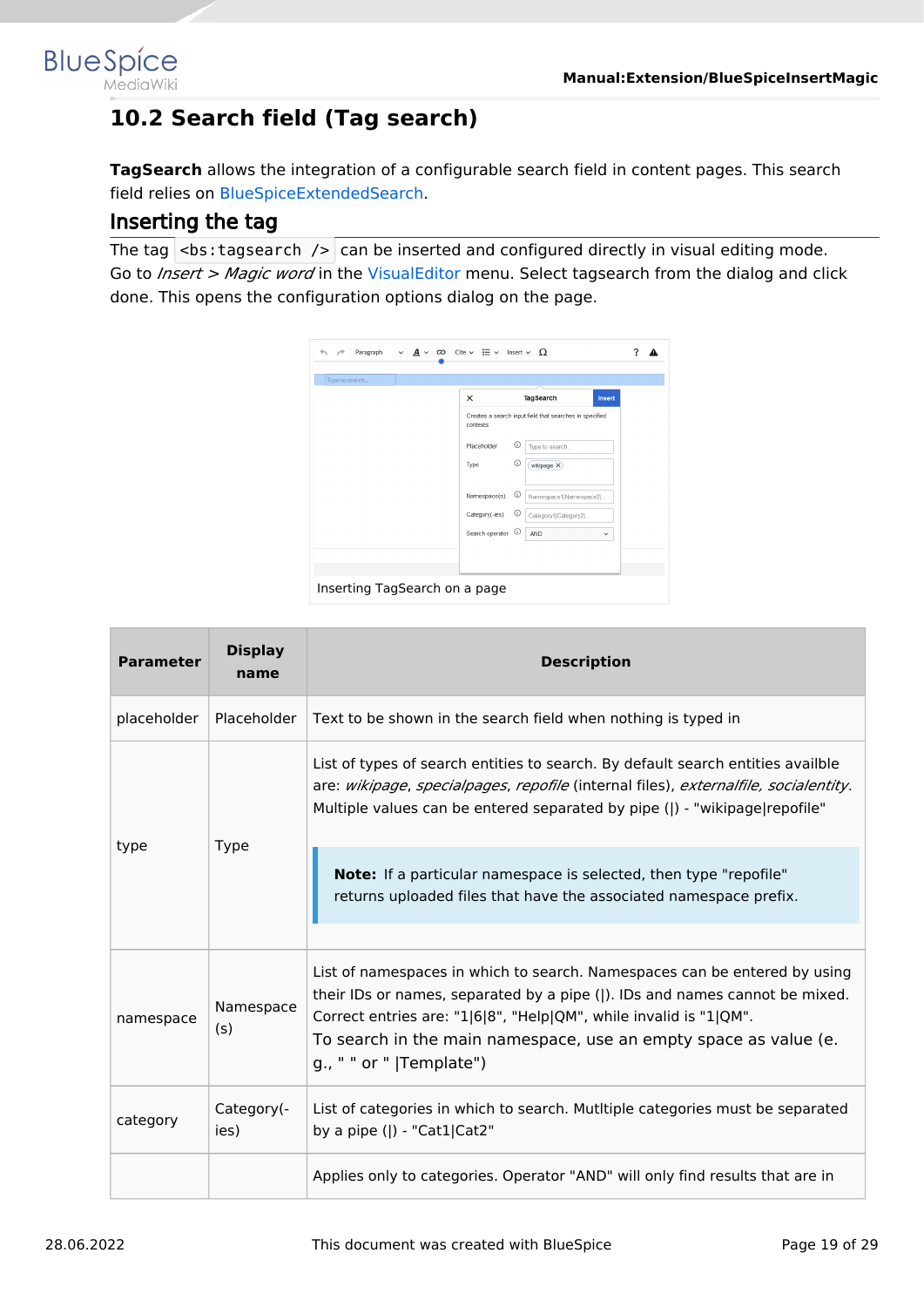#### **Manual:Extension/BlueSpiceInsertMagic**



| <b>Parameter</b> | <b>Display</b><br>name | <b>Description</b>                                                                                    |
|------------------|------------------------|-------------------------------------------------------------------------------------------------------|
| operator         | Search<br>operator     | all of the given categories, while operator "OR" will show results in any of<br>the given categories. |

Multiple tags can be added to a single page using the same or different configurations.

### Using the search field

Once the page is saved, the code for the search field is inserted in the page source where it was inserted.

#### **Example:**

```
<bs:tagsearch type="wikipage" operator="AND" namespace=" |Template" category="Editing" 
/
```
The search is looking for wiki pages in the namespaces *(Main)* and *Template* that belong to the category *Editing*.

Clicking on search icon to the left or pressing *Return* loads the full-text search in the [Search-](https://en.wiki.bluespice.com/wiki/Manual:Extension/BlueSpiceExtendedSearch)[Center.](https://en.wiki.bluespice.com/wiki/Manual:Extension/BlueSpiceExtendedSearch)

| Q | Main                          |  |
|---|-------------------------------|--|
|   | <b>Main Page</b>              |  |
|   | Software Maintenance and      |  |
|   | Configuring the trial         |  |
|   | Template: Portal Mainpage.css |  |
|   | <b>O</b> Create page "Main"   |  |
|   | Q Search full text            |  |

### Related info

[Reference:BlueSpiceExtendedSearch](https://en.wiki.bluespice.com/wiki/Reference:BlueSpiceExtendedSearch)

## <span id="page-19-0"></span>**2.2 Edit**

BlueSpice uses the MediaWiki extension VisualEditor as editing tool. This sophisticated editor supports all common edit tasks that you can expect in a wiki environment.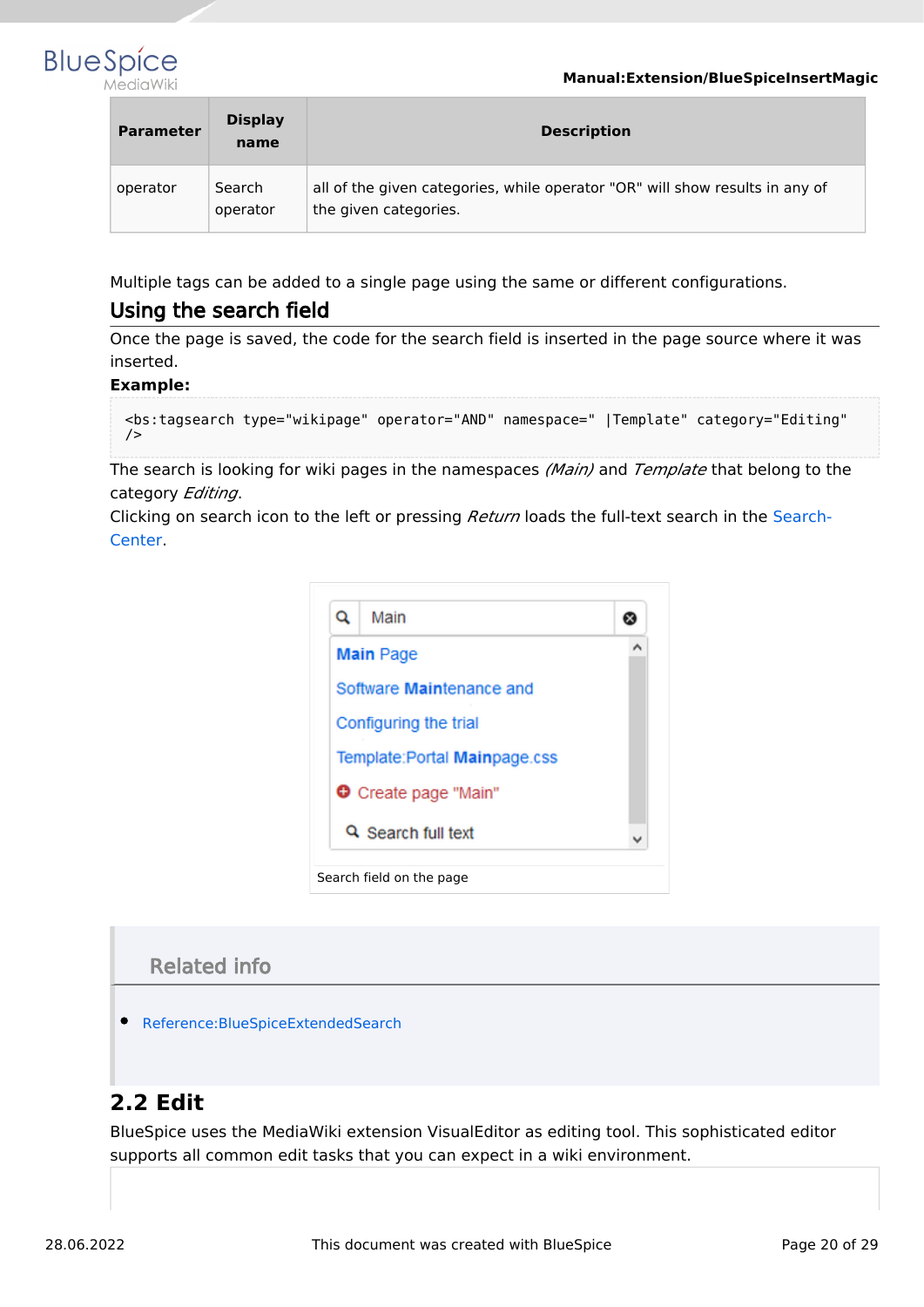

| 9.2 Insert special content manufactured and content and content and content and content and content and content |  |
|-----------------------------------------------------------------------------------------------------------------|--|
|                                                                                                                 |  |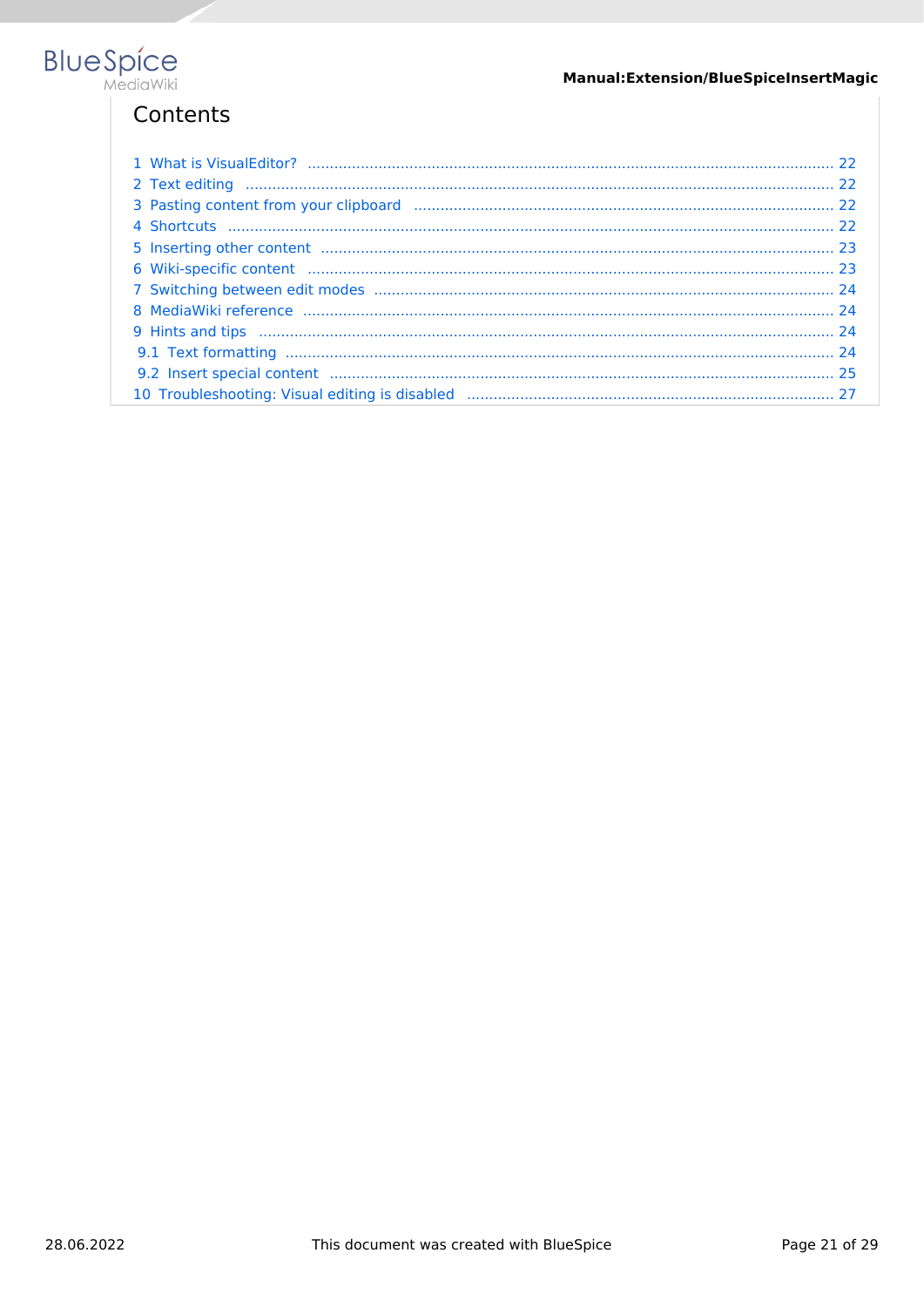<span id="page-21-0"></span>**BlueSpice** 

## What is VisualFditor?

|              | Paragraph | $\checkmark$ | $\checkmark$<br>$\mathbf{a}$<br>∸ | လ | Cite $\sim$ | i≡∽ | Insert<br>$\checkmark$ | ∸∸ |  | А | 亖                 | ∙≁ | $\infty$ | Save changes |
|--------------|-----------|--------------|-----------------------------------|---|-------------|-----|------------------------|----|--|---|-------------------|----|----------|--------------|
|              |           |              | $\overline{\phantom{a}}$<br>_     | v |             |     | 4                      |    |  |   | $\mathbf{r}$<br>◡ |    |          |              |
| VisualEditor |           |              |                                   |   |             |     |                        |    |  |   |                   |    |          |              |

The visual editor is optimized for editing wiki pages. Important characteristics and functions are: **Page structuring** with headings.

Consistent **text formatting**.

**Linking** of contents.

**Inserting special content** (files/media, tables, templates, magic words)

<span id="page-21-1"></span>Adjusting **page options**.

### Text editing

Typical text formatting options such as **bold**, *italics*, or text color are available as a context menu. When you highlight text, a menu with common formatting elements appears. For example, you can apply a different text color.



### <span id="page-21-2"></span>Pasting content from your clipboard

If you paste content from your clipboard (e.g., copied from MS Word or MS Excel), you usually also paste many unnecessary formatting tags from the original application. To avoid, this you should paste the content as plaintext.

If you already pasted text which resulted in undesirable formatting, you can use the undo function in VisualEditor to remove the content again if you



have not yet saved the page or switched between visual and source editing mode.

To paste content as plain text instead, use the shortcut **ctrl+shift+v**.

### <span id="page-21-3"></span>**Shortcuts**

If you want to apply multiple formatting options at the same time, shortcuts are often the quickest way. For example, to show text in bold and italic, highlight the text and press *Ctrl+b* (for "**bold**") and *Ctrl+i* (for "*italics*"). Even a link can be quickly inserted by pressing *Ctrl+k*. Pressing *Ctrl+b* again will cancel the bold. Multiple formats can be removed after text selection with *Ctrl+m*.

All available keyboard shortcuts are marked accordingly in VisualEditor next to each menu item.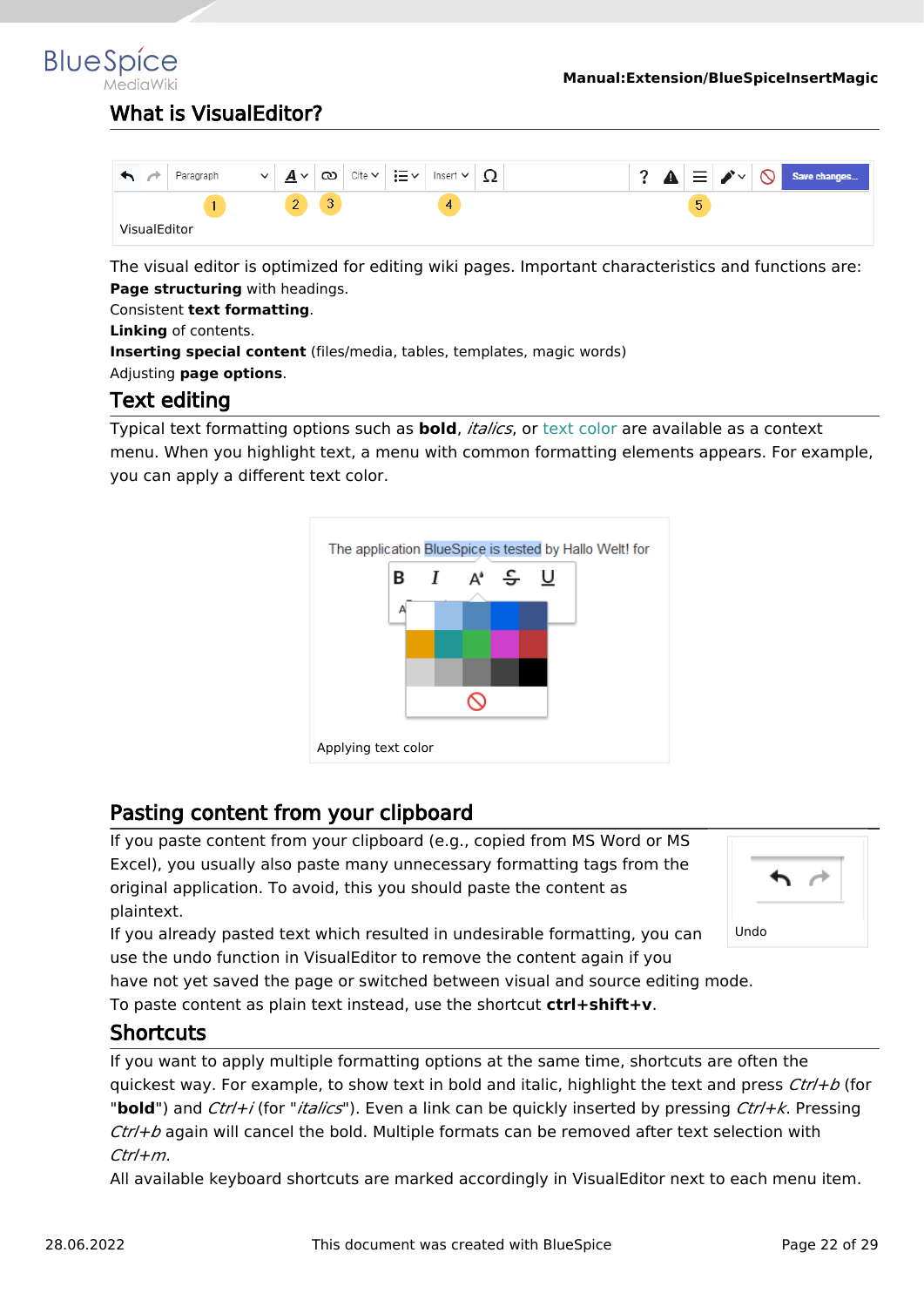



**Note:** For a list of all available shortcuts, click on "Keyboard shortcuts" in the Visual Editor help menu (the question mark menu item).

### <span id="page-22-0"></span>Inserting other content

Many typical page elements such as images, files and tables can be integrated into your page from the *Insert* menu.

File formats with a preview option: jpg/jpeg, png, gif, pdf

File formats without preview option are always inserted as links (e.g., Microsoft Office formats) Files can be connected with namespaces and categories

If you want to learn more about inserting these elements, go to the following help pages: [Images](https://en.wiki.bluespice.com/wiki/Manual:Extension/VisualEditor/Images)

[Files \(PDF, xls, doc, ...\)](https://en.wiki.bluespice.com/wiki/Manual:Extension/VisualEditor/Images) [Tables](https://en.wiki.bluespice.com/wiki/Manual:Extension/VisualEditor/Tables) **[Templates](https://en.wiki.bluespice.com/wiki/Manual:Templates)** 

#### <span id="page-22-1"></span>Wiki-specific content

Some functions in the "Insert" menu are little known from traditional word processing, but are quite typical for working with a wiki. Therefore, they are briefly introduced here. Find more information on the help pages here in the helpdesk or at mediawiki.org:

**Comment:** Add comments to the page. These are only visible in the source code.

**[Gallery:](https://www.mediawiki.org/wiki/Help:VisualEditor/User_guide#Editing_media_galleries)** A simple picture gallery can support many process flows.

**[Magic word](https://en.wiki.bluespice.com/wiki/Manual:MagicWords):** Wiki features such as signature, word counter, category tree or even process diagrams with draw.io can be integrated as a "magic word".

**Your signature:** Only works on pages that allow signatures. Pages in the Namespace "Pages" are not included.

**Codeblock:** Programming code is displayed here in clean code blocks, optionally with line numbers. **References list:**

**Chemical formula:** The formula rendering uses an external service via Wikimedia's REST API.

**[Math formula](https://www.mediawiki.org/wiki/Help:VisualEditor/User_guide/en#Editing_mathematical_formulae):** An editor opens for entering a mathematical formula.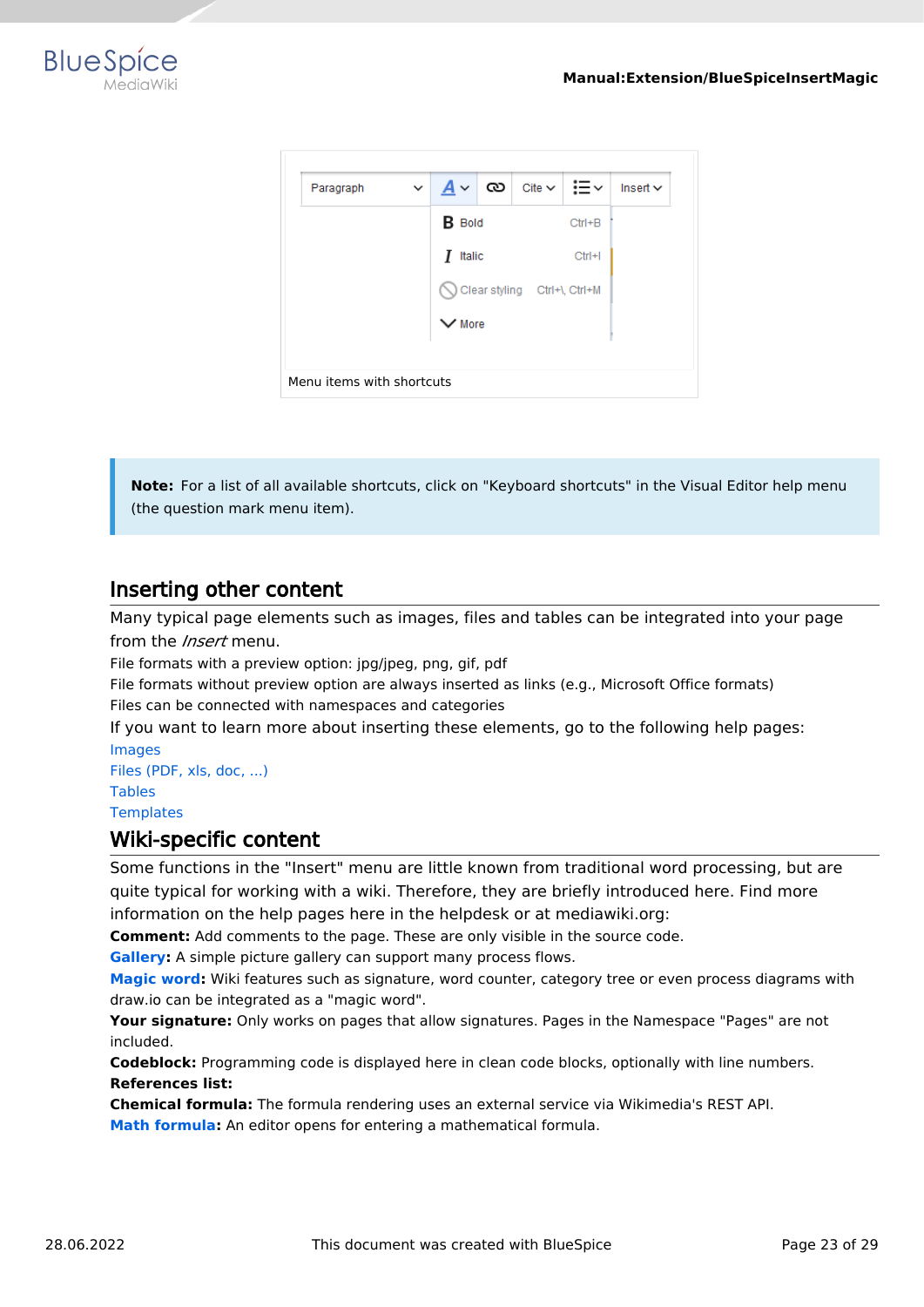### Switching between edit modes

When creating or editing a page, the page loads in visual editing mode. If you are familiar with the code language of MediaWiki ("Wikitext"), you can easily switch to source editing mode using the "Switch editor" button:



### <span id="page-23-1"></span>MediaWiki reference

Since VisualEditor is a standard MediaWiki extension, you can also read a [documentation of](https://www.mediawiki.org/wiki/Help:VisualEditor/User_guide/en%7Ccomplete)  [functionality on MediaWiki](https://www.mediawiki.org/wiki/Help:VisualEditor/User_guide/en%7Ccomplete). Here in the BlueSpice Helpdesk, we only give some hints and tips for using the editor.

#### <span id="page-23-2"></span>Hints and tips

<span id="page-23-0"></span>**BlueSpice** 

VisualEditor is optimized for editing web pages. That's why it has exactly the features that are often needed to create a wiki page. The consistent formatting of content supports the readability of your wiki content.

### <span id="page-23-3"></span>**Text formatting**

| <b>Text formatting</b>                       |                                                                                                                                                                                                                                                                                |  |  |  |  |  |
|----------------------------------------------|--------------------------------------------------------------------------------------------------------------------------------------------------------------------------------------------------------------------------------------------------------------------------------|--|--|--|--|--|
| Undo function                                | Left arrow: Undo last action (greyed out: there is no last action yet)<br>Right arrow: Restore last action (greyed out: there's nothing to<br>restore yet)                                                                                                                     |  |  |  |  |  |
| Format Paragraph<br>Paragraph<br>$\check{ }$ | Here text can be defined as heading or specific paragraph type. Note: If you<br>work in a table, the options will change accordingly (content cell and header<br>cell):<br>Content cell                                                                                        |  |  |  |  |  |
| Style text                                   | If no text has been selected before clicking on the " $A$ " button and on a<br>button, the text will be formatted from the current position of the cursor.<br>(More Info at mediawiki.org/wiki/Help:VisualEditor/User_guide<br>/en#Getting_Started:_The_VisualEditor-Toolbar]) |  |  |  |  |  |
|                                              | If no text was selected before the hyperlink dialog was opened, the link will<br>be generated with a number:                                                                                                                                                                   |  |  |  |  |  |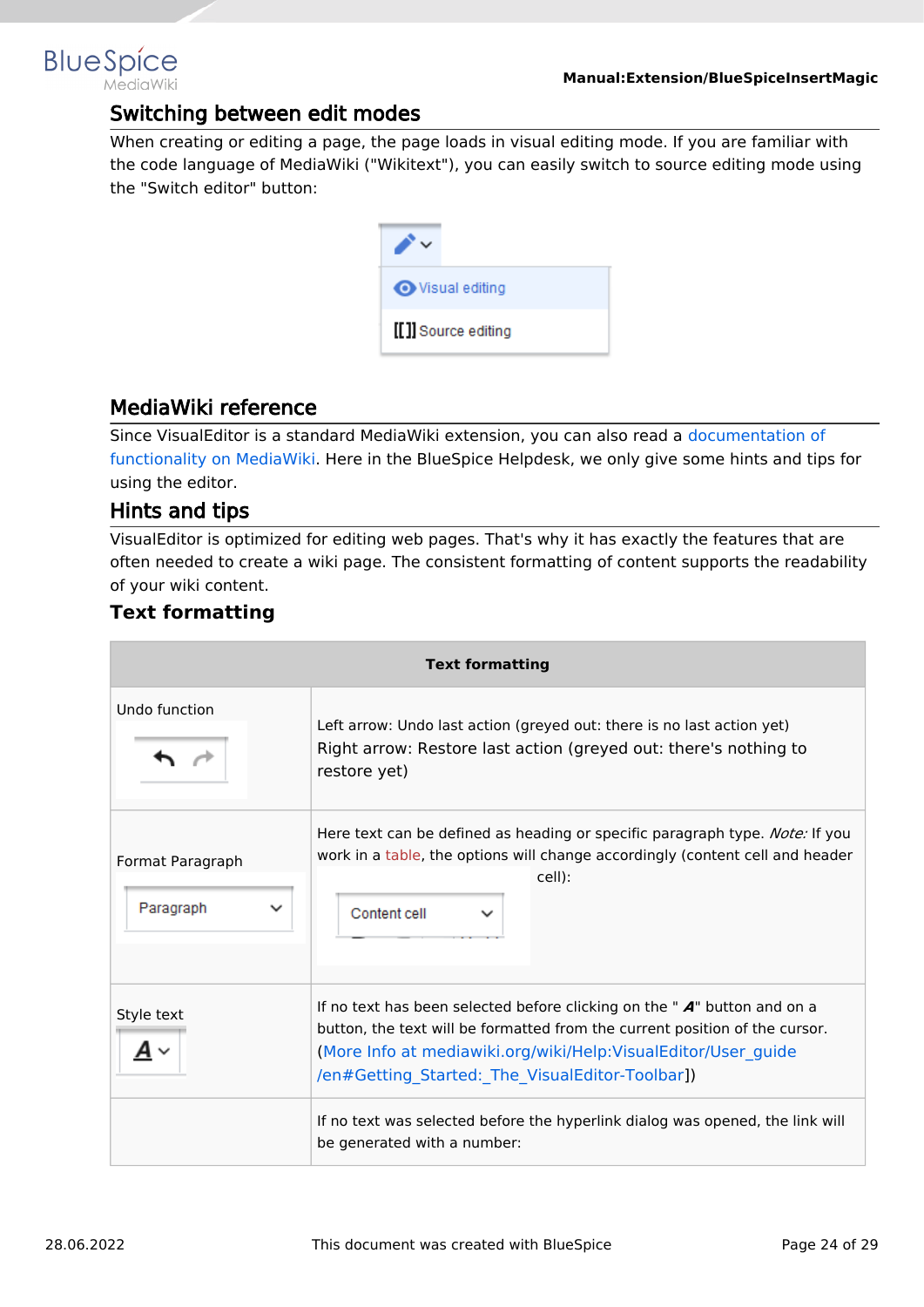

| <b>Text formatting</b> |                                                                                                                                                                                                        |  |  |  |  |  |
|------------------------|--------------------------------------------------------------------------------------------------------------------------------------------------------------------------------------------------------|--|--|--|--|--|
| Insert hyperlink<br>౧  | [1] To subsequently change the hyperlink description, just click on<br>the link to open the edit menu. In a table, you may need to double-<br>click the cell first and then click the hyperlink again. |  |  |  |  |  |
| cite<br>Cite $\vee$    | The citation menu is used to insert footnote references (also called<br>itemizations or footnotes) within the text.                                                                                    |  |  |  |  |  |
| Structure              |                                                                                                                                                                                                        |  |  |  |  |  |

# <span id="page-24-0"></span>**Insert special content**

| <b>Paste Special Content</b>   |                                                                                                                                                                                                                                |  |  |  |  |
|--------------------------------|--------------------------------------------------------------------------------------------------------------------------------------------------------------------------------------------------------------------------------|--|--|--|--|
| Insert menu<br>Insert $\vee$   | Use the "insert" menu to insert various media (images, videos) and<br>text formats:                                                                                                                                            |  |  |  |  |
| media<br>Media                 | Inserting pictures and videos<br>(Details on MediaWiki])                                                                                                                                                                       |  |  |  |  |
| templates<br><b>L</b> Template | Include a template in the page.                                                                                                                                                                                                |  |  |  |  |
| tables<br>$\mathbf{F}$ Table   | Tables are an important tool for formatting tabular page content.                                                                                                                                                              |  |  |  |  |
| comment<br>Dcomment            | Comments are not visible to readers, but only in edit mode. A<br>comment can be inserted anywhere on a page. The comment can<br>be edited by clicking on it.<br>And this is what a comment looks like:<br>Discuss content with |  |  |  |  |
| Gallery                        |                                                                                                                                                                                                                                |  |  |  |  |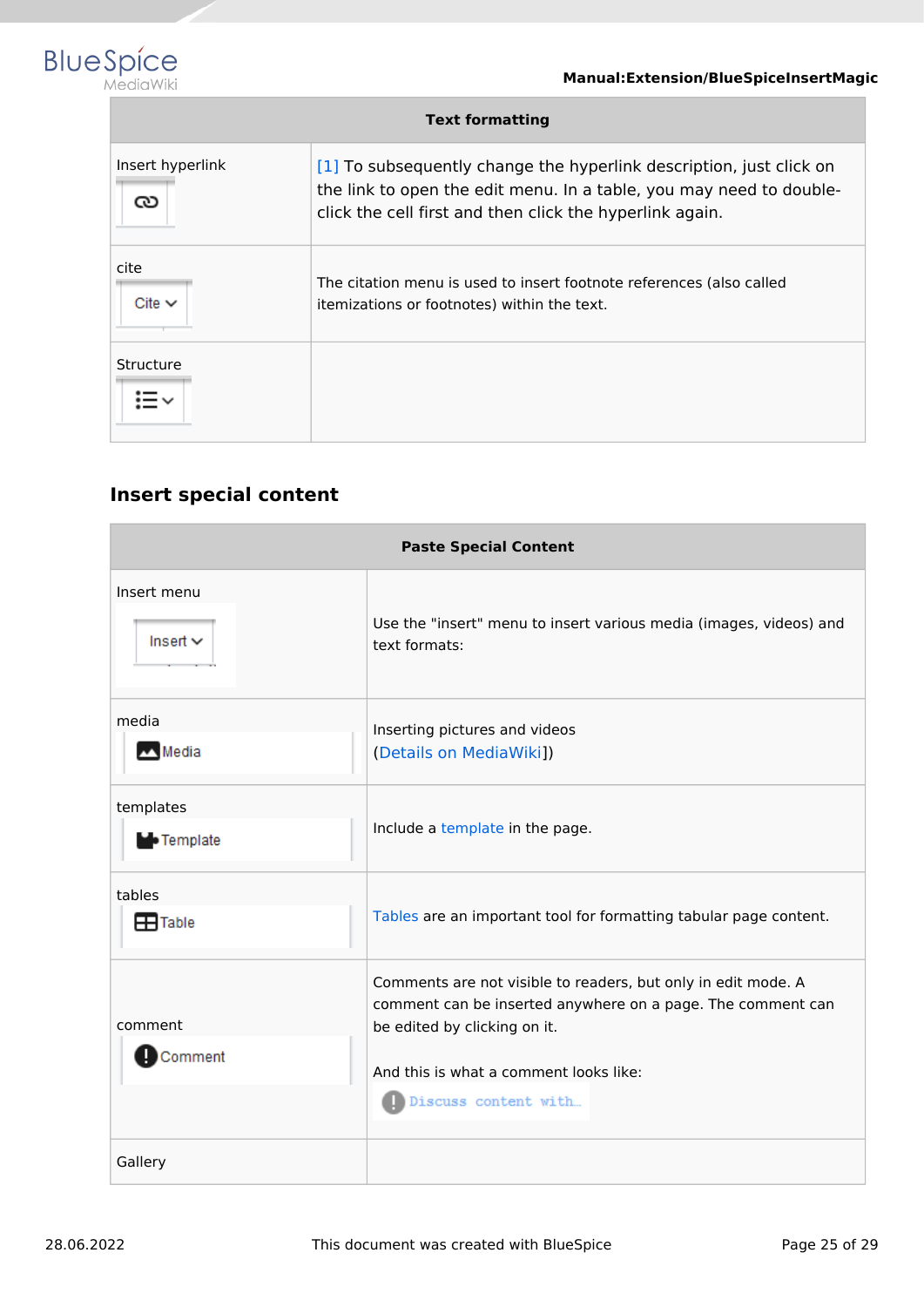

| <b>Paste Special Content</b>                |                                                                                                                                                                                                    |  |  |  |  |
|---------------------------------------------|----------------------------------------------------------------------------------------------------------------------------------------------------------------------------------------------------|--|--|--|--|
| Gallery                                     |                                                                                                                                                                                                    |  |  |  |  |
| Magic word<br>Magic word                    | With a "magic word" you can include certain variables or so-called<br>behavioral switches in your page. For example, you can display the<br>word count:<br>Learn more about the functionMagic Word |  |  |  |  |
| Your signature<br>x-Q Your signature        | This option can only be used in discussions. It allows to add a<br>signature at any point of a discussion.                                                                                         |  |  |  |  |
| Code block<br>Code block                    | With code block various code examples can be entered, like e.g. in<br>HTML syntax. The code is then displayed properly formatted:<br><span style="color: red">red text</span>                      |  |  |  |  |
| Refernces list<br><b>請V</b> References list |                                                                                                                                                                                                    |  |  |  |  |
| Chemical formula<br>Chemical formula        | The formula rendering uses an external service via Wikimedia's<br><b>REST API.</b>                                                                                                                 |  |  |  |  |
| Math formula<br>$\Sigma$ Math formula       | It opens an editor for entering a mathematical formula.<br>[[on MediaWiki]]                                                                                                                        |  |  |  |  |
| <b>Special Characters</b>                   |                                                                                                                                                                                                    |  |  |  |  |

#### Page options

| <b>Page Options</b>      |                                                       |  |  |  |  |
|--------------------------|-------------------------------------------------------|--|--|--|--|
| Options menu<br>$\equiv$ | The options menu allows editing of all page settings. |  |  |  |  |
| Options                  |                                                       |  |  |  |  |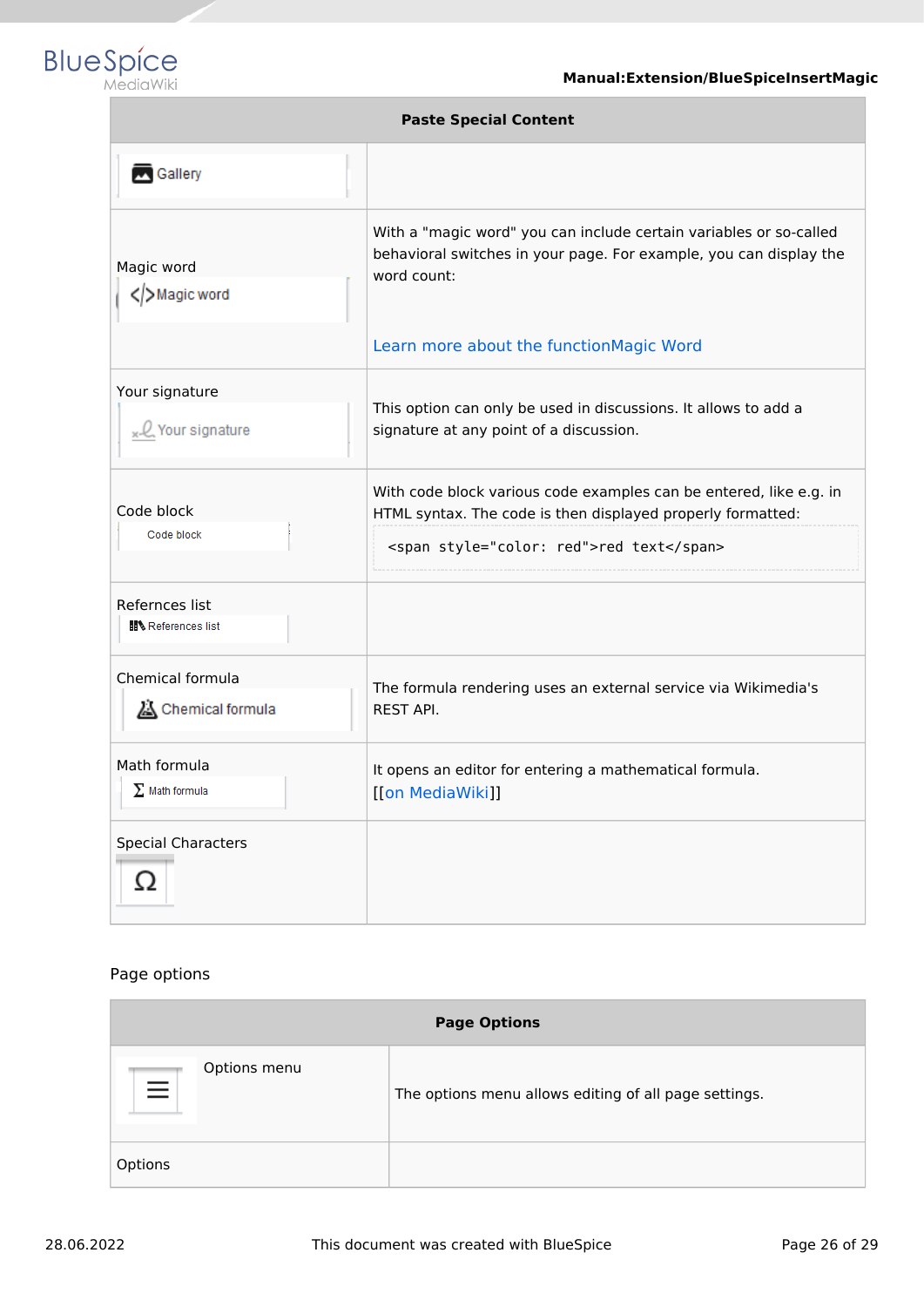

| <b>Page Options</b>                     |                                                                                                                                                                                                                                                                                              |  |  |  |  |
|-----------------------------------------|----------------------------------------------------------------------------------------------------------------------------------------------------------------------------------------------------------------------------------------------------------------------------------------------|--|--|--|--|
| Options                                 | This button allows the page settings and page information to be<br>updated simultaneously within a dialog box.                                                                                                                                                                               |  |  |  |  |
| Categories<br>Categories                | Here you assign the page to one or more categories Categories.<br>The page will appear accordingly on all linked category pages.                                                                                                                                                             |  |  |  |  |
| Page Settings                           | Page redirection: When the page is redirected, the content of the<br>page is no longer displayed, but the target page is loaded<br>directly.                                                                                                                                                 |  |  |  |  |
| Page settings                           | This setting can also be used to display or remove the<br>table of contents at the top of the page. The table of<br>contents is automatically generated by the headings on<br>the page. When a page has more than three headings, the<br>table of contents appears automatically by default. |  |  |  |  |
| <b>Advanced Settings</b>                |                                                                                                                                                                                                                                                                                              |  |  |  |  |
| Advanced settings                       |                                                                                                                                                                                                                                                                                              |  |  |  |  |
| Languages<br>文A Languages               |                                                                                                                                                                                                                                                                                              |  |  |  |  |
| Templates used                          |                                                                                                                                                                                                                                                                                              |  |  |  |  |
| • Templates used                        |                                                                                                                                                                                                                                                                                              |  |  |  |  |
| View as right-to-left                   | Support for languages that are read from right to left. Clicking                                                                                                                                                                                                                             |  |  |  |  |
| ← View as right-to-left<br>Ctrl+Shift+X | this button right-side formats the page text. Click again to set<br>the text flush left.                                                                                                                                                                                                     |  |  |  |  |
| Find and replace                        | Words or characters can be searched and replaced directly on                                                                                                                                                                                                                                 |  |  |  |  |
| Q Find and replace<br>$Ctrl + F$        | the page. The "Undo" button can be used to cancel the change.                                                                                                                                                                                                                                |  |  |  |  |

# <span id="page-26-1"></span>Troubleshooting: Visual editing is disabled

If you only have the source editing option in your editor toolbar, please contact an administrator of your wiki. The following settings must be checked in this case:

Global settings via the [configuration manager](https://en.wiki.bluespice.com/wiki/Manual:Extension/BlueSpiceConfigManager)

<span id="page-26-0"></span>[Namespace manager](https://en.wiki.bluespice.com/wiki/Manual:Extension/BlueSpiceNamespaceManager) settings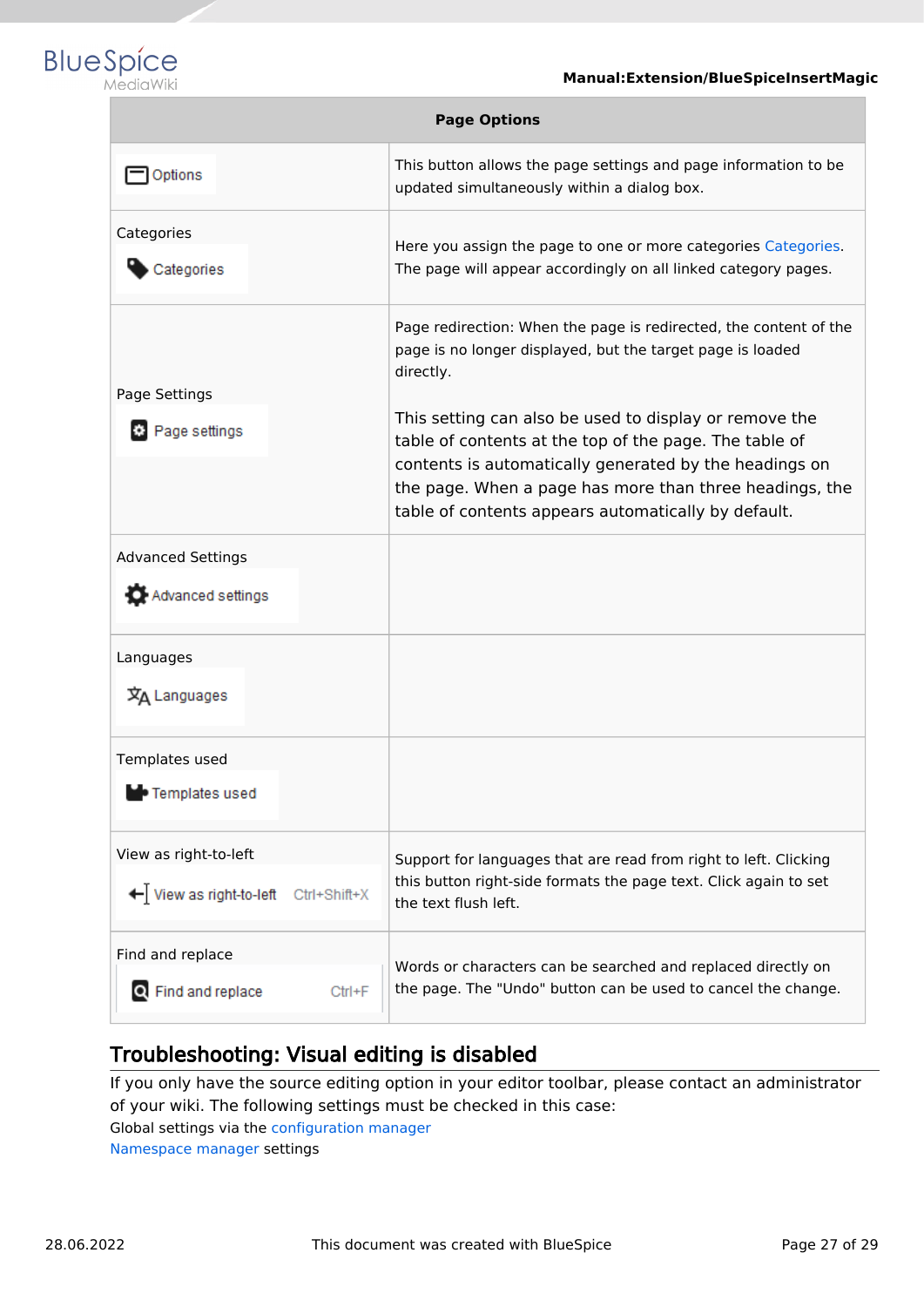

# **Reference:BlueSpiceInsertMagic Extension\: BlueSpiceInsertMagic**

#### [all extensions](https://en.wiki.bluespice.com/wiki/Category:Extension)

**BlueSpice** 

| <b>Overview</b>       |                                                                |              |  |  |  |  |  |
|-----------------------|----------------------------------------------------------------|--------------|--|--|--|--|--|
| <b>Description:</b>   | Adds a dialog allowing the insertion of magic words and tags   |              |  |  |  |  |  |
| State:                | stable<br><b>BlueSpice</b><br>Dependency:                      |              |  |  |  |  |  |
| <b>Developer:</b>     | HalloWelt                                                      | GPL-3.0-only |  |  |  |  |  |
| Type:                 | <b>BlueSpice</b>                                               | Editor       |  |  |  |  |  |
| Edition:              | BlueSpice free, BlueSpice pro, BlueSpice Farm, BlueSpice Cloud |              |  |  |  |  |  |
| <b>View help page</b> |                                                                |              |  |  |  |  |  |

#### Features

**InsertMagic** provides a dialog for inserting Magic Words in [VisualEditor](#page-19-0).

You can open the dialog box in visual and source editing modes from the editing toolbar. A selection of tags and magic words is offered. After inserting a tag on the page, further paramaters can be set.

#### Technical Information

This information applies to BlueSpice 4. Technical details for BlueSpice cloud can differ in some cases.

#### **Requirements**

MediaWiki: 1.35.0 BlueSpiceFoundation: 4.0

#### **Integrates into**

VisualEditor

#### **Special pages**

**API Modules** bs-insertmagic-data-store

**Hooks** [BeforePageDisplay](https://www.mediawiki.org/wiki/Manual:Hooks/BeforePageDisplay)

# <span id="page-27-0"></span>**Reference:CategoryTree Extension\: CategoryTree**

#### [all extensions](https://en.wiki.bluespice.com/wiki/Category:Extension)